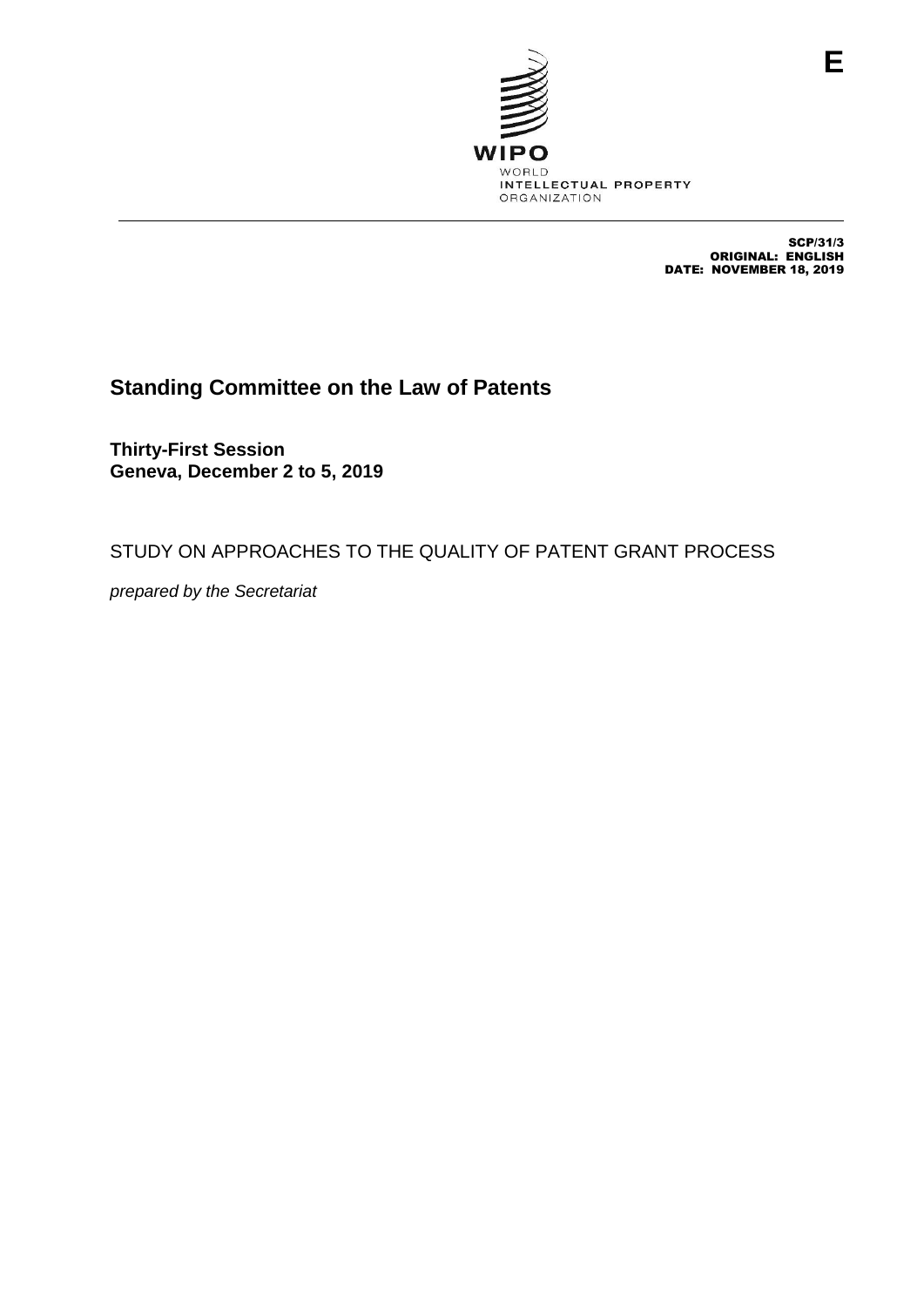# **INTRODUCTION**

1. The Standing Committee on the Law of Patents (SCP), at its thirtieth session, held in Geneva from June 24 to 27, 2019, agreed that the Secretariat would submit, at the thirty-first session of the SCP, a study based on paragraph 7(b) of document SCP/28/8 on approaches to the quality of patent grant process, taking into account the issues raised during the sharing sessions on that topic, which had been held during the twenty-ninth and thirtieth sessions of the SCP (see paragraph 23 of document SCP/30/10). Paragraph 7(b) of document SCP/28/8 states that such a study would be based on the responses to the questionnaire on the term "quality of patents", sharing sessions and any further information provided by Member States, including relevant aspects of national legislation.

2. The Questionnaire on the Term "Quality of Patents" and Cooperation between Patent Offices in Search and Examination was sent to the Member States and regional patent offices with Notes C. 8625 and C. 8526 dated January 16, 2017. One of the questions contained in that Questionnaire was how each patent office understood the term "quality of patents". The responses to that question was compiled in document SCP/27/4 Rev. (Updated Responses to the Questionnaire on the Term "Quality of Patents" and Cooperation between Patent Offices in Search and Examination (Part 1)). The responses suggest that, in general, the term "quality of patents" involves two main concepts that interrelate to each other, i.e., the quality of a patent itself and the quality in the context of the patent grant process within the IP offices.

3. During the twenty-ninth session of the SCP, held from December 3 to 6, 2018, a Sharing Session on approaches used by delegations to ensure the quality of the patent grant process within IP offices, including opposition systems, any challenges faced and how they have been overcome, was organized. A number of delegations made presentations, provided information from the floor and actively participated in the Sharing Session. The delegations discussed, *inter alia*, the following issues: quality management systems and processes, measures to enhance the quality of patent examination, opposition systems, automatic retrieval of prior art information and international cooperation in prior art search and examination.

4. In addition, a similar Sharing Session was organized during the thirtieth session of the SCP, held from June 24 to 27, 2019. A special attention was given to the capacity building of patent examiners and offices. The issues addressed by the delegations include: quality of examination in emerging technology, quality management systems, capacity building for patent examiners, electronic management systems and IT-assisted workflow, timelines of procedures, opposition systems and supporting applicants, particularly independent inventors and research institutions.

5. In accordance with the decision of the SCP referred to in paragraph 1, this document contains a study on approaches to the quality of patent grant process, and is submitted to the SCP for its consideration. It is based on the responses to the Questionnaire, two sharing sessions and any further information provided by Member States on the topic within the SCP, as decided by the Committee.

6. The study first illustrates the patent grant process in general. It then analyses the high-level principles that might assist in approaching the quality of patent grant process. It is followed by the concrete examples of approaches to the quality of patent grant process in some patent offices.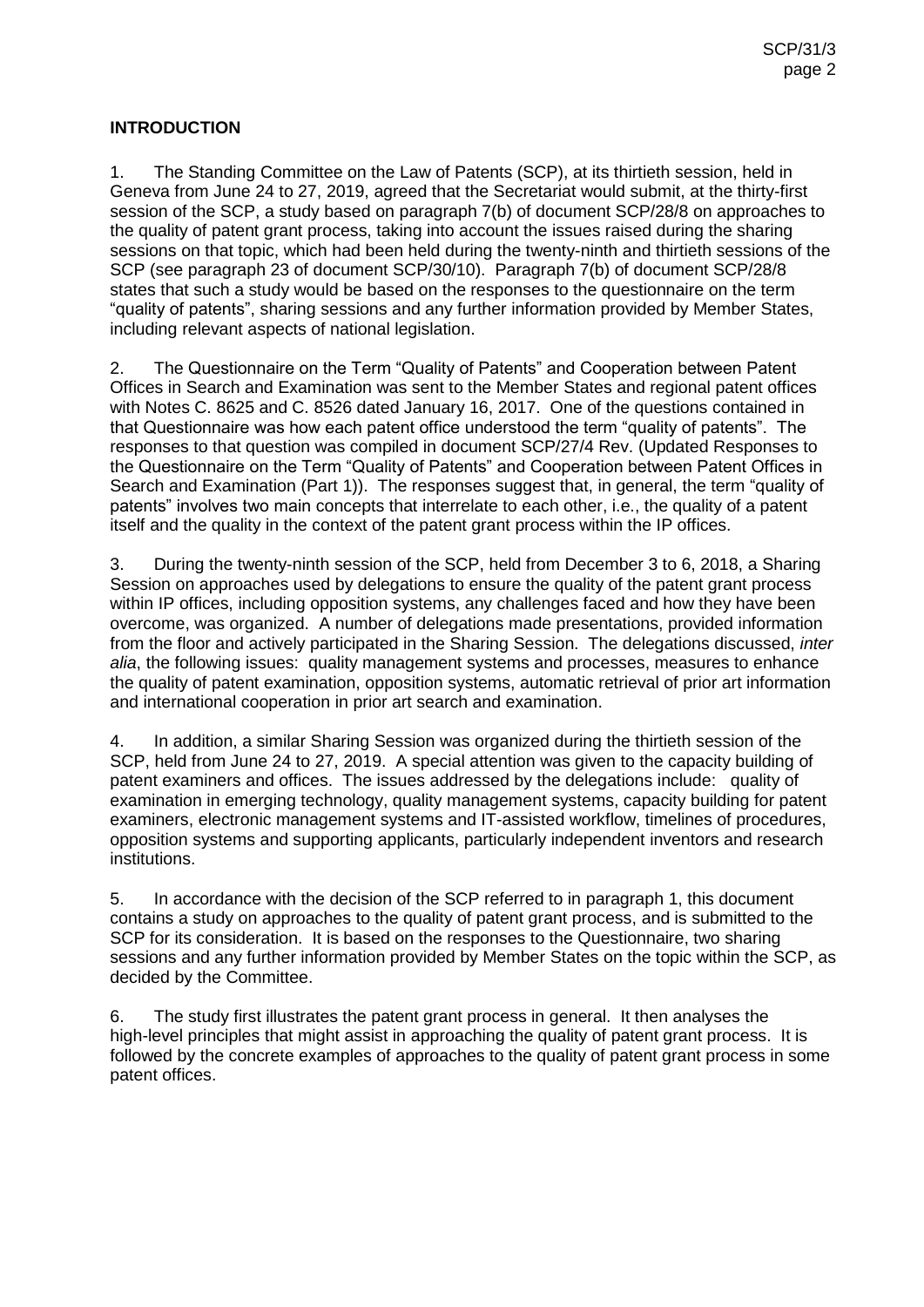# **PATENT GRANT PROCESSES WITHIN PATENT OFFICES**

7. The patent grant process is underpinned by national/regional patent policy and law that provides the framework of patent grant procedures. At the practical level, the process should adapt to the practical reality of each patent office, in terms of its size, resources and infrastructure. These aspects determine the designing of the patent grant process and steps and the work carried out by each patent office. Therefore, inevitably, there are differences in the patent grant process among patent offices.

8. At the general level, however, the process may be described as shown in Fig.1. Some important differences that can be observed among the patent offices include: (i) the extent to which prior art search and/or substantive examination are carried out by a patent office; (ii) the modality and contents of the publication of patent applications and/or patents; (iii) availability of patent-related information (for example, legal status data); and (iv) possibility for third parties or the applicant to challenge the decisions of the patent office at the administrative level. The patent grant process can be very complex. Although they are not described in Fig.1, in practice, many more detailed procedural steps and notifications/communications are involved in the patent grant process, for example, checking translations, priority documents, declarations and other evidence, payment of fees, etc.

9. Regardless of these differences, in short, the patent grant process encompasses: (i) actions and decisions made within the patent office; and (ii) various notifications to, and communications with, the users of the patent system (i.e., applicants and third parties). For the purpose of this study, it is important to clarify that the patent grant process is more than just prior art search and substantive examination. It covers the entire process, including dispatching notifications and publishing official gazettes.



#### Fig. 1 Overview of the Patent Grant Process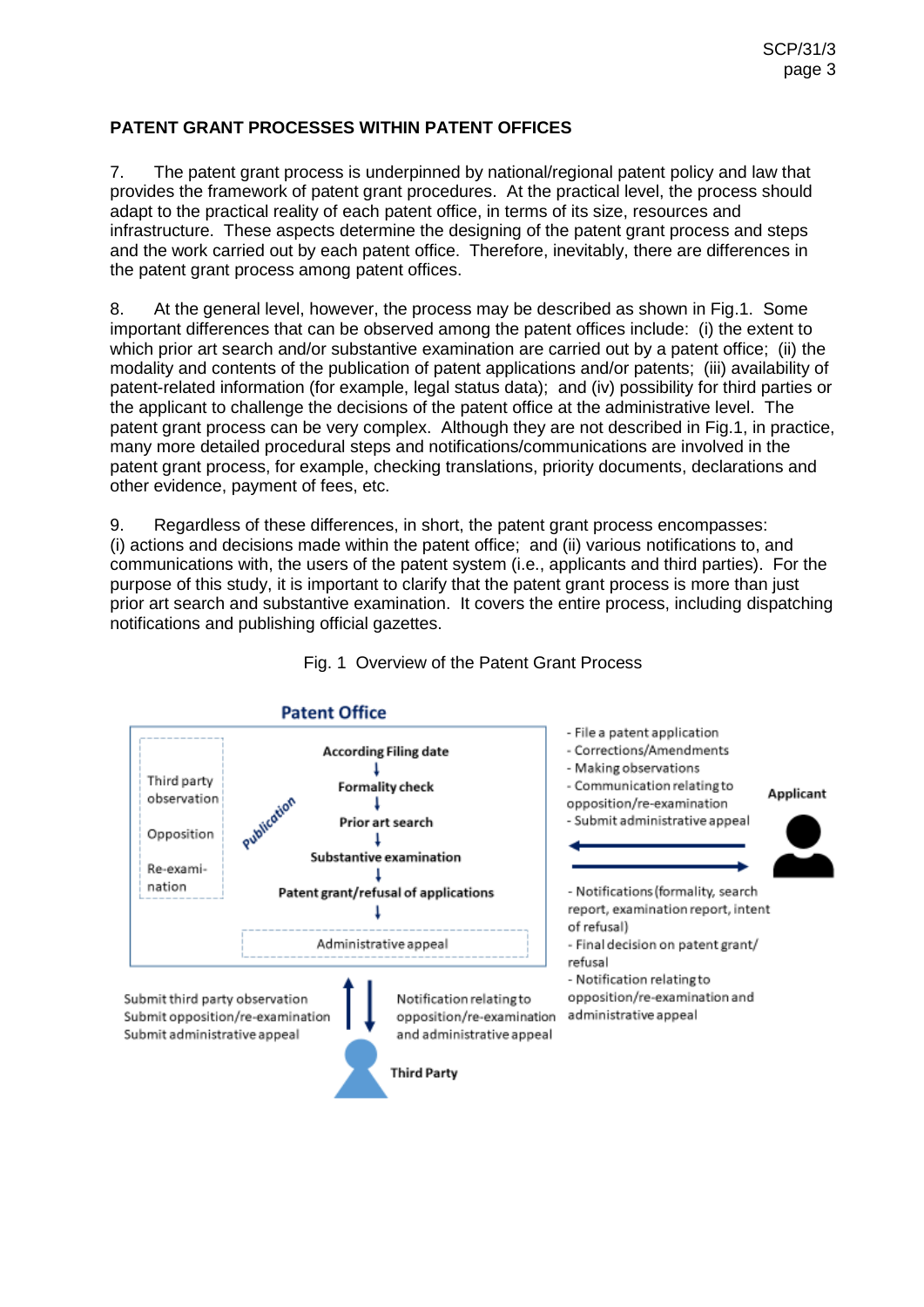#### **OVERVIEW OF APPROACHES TO THE QUALITY OF PATENT GRANT PROCESS WITHIN PATENT OFFICES**

10. While the patent grant process in patent offices is not the only determinant factor of patent quality, it is apparent that many patent offices regard it as one of the key factors that are important for the improvement of the quality of patents. The responses to the SCP Questionnaire suggest that quality of a patent granting process within the patent office is closely related to quality of a granted patents, since the quality of the process leads to the quality of its outcome (granted patents and rejected applications).<sup>1</sup>

11. Although the patent grant process within each office may not be the same, the *raison d'être* of the patent system are probably not much different around the world, regardless of the respective country's level of socio-economic development. In general, the patent system offers incentives to innovate by grating the limited exclusive rights on inventions that meet certain requirements, and providing inventors the possibility of receiving appropriate returns on their innovative activities. At the same time, publication of patents (and patent applications in many countries) facilitates dissemination of new knowledge and accelerates innovation activities by, for example, avoiding the necessity to "re-invent the wheel".<sup>2</sup>

12. Consequently, to meet that goal, many common features that underpin the quality of patent grant procedures may be identified, while the concrete procedural steps and measures taken by each office to ensure the quality process may vary. As a simple example, some offices grant patents following the formality examination only: the mechanism for inspecting the compliance with the substantive patentability requirements is set in the judiciary system, in the form of *ex parte* proceedings between the patentee and a third party. Nevertheless, those patent offices, among other tasks, also receive patent applications, conduct a formality check, publish patents and maintain a patent registry. Therefore, the features such as making decisions in compliance with the applicable law and regulations, taking actions in a timely manner, effective and efficient interaction with stakeholders and proper management of the process may be also relevant in their work.

13. The quality of patent grant process may also be led by the social function of the patent offices as part of the government institutions. Although their social function may be not necessarily identical, the public service function of the patent offices requires certain functionalities that they are expected to fulfill in the society. In that light, certain common features may be identified, regardless of the differences among the procedures in each patent office.

# **KEYWORDS FEATURING THE QUALITY OF PATENT GRANT PROCESS**

14. During the discussions held within the previous SCP sessions, at the high level, many Member States pointed out that the quality of patent grant process would imply the following: (i) the process should comply with the applicable law and established standards; and (ii) the process should be thorough, complete and reliable/credible. To that end, a number of keywords that feature the quality of patent grant process have often been pronounced by the delegations.

# − Validity/Accuracy

The patent grant process should be in compliance with the applicable law and the established standards so that the actions and decisions taken by the office is legally valid and accurate.

 $\overline{a}$ 1 Document SCP/27/4, paragraph 8.

https://www.wipo.int/patents/en/faq\_patents.html.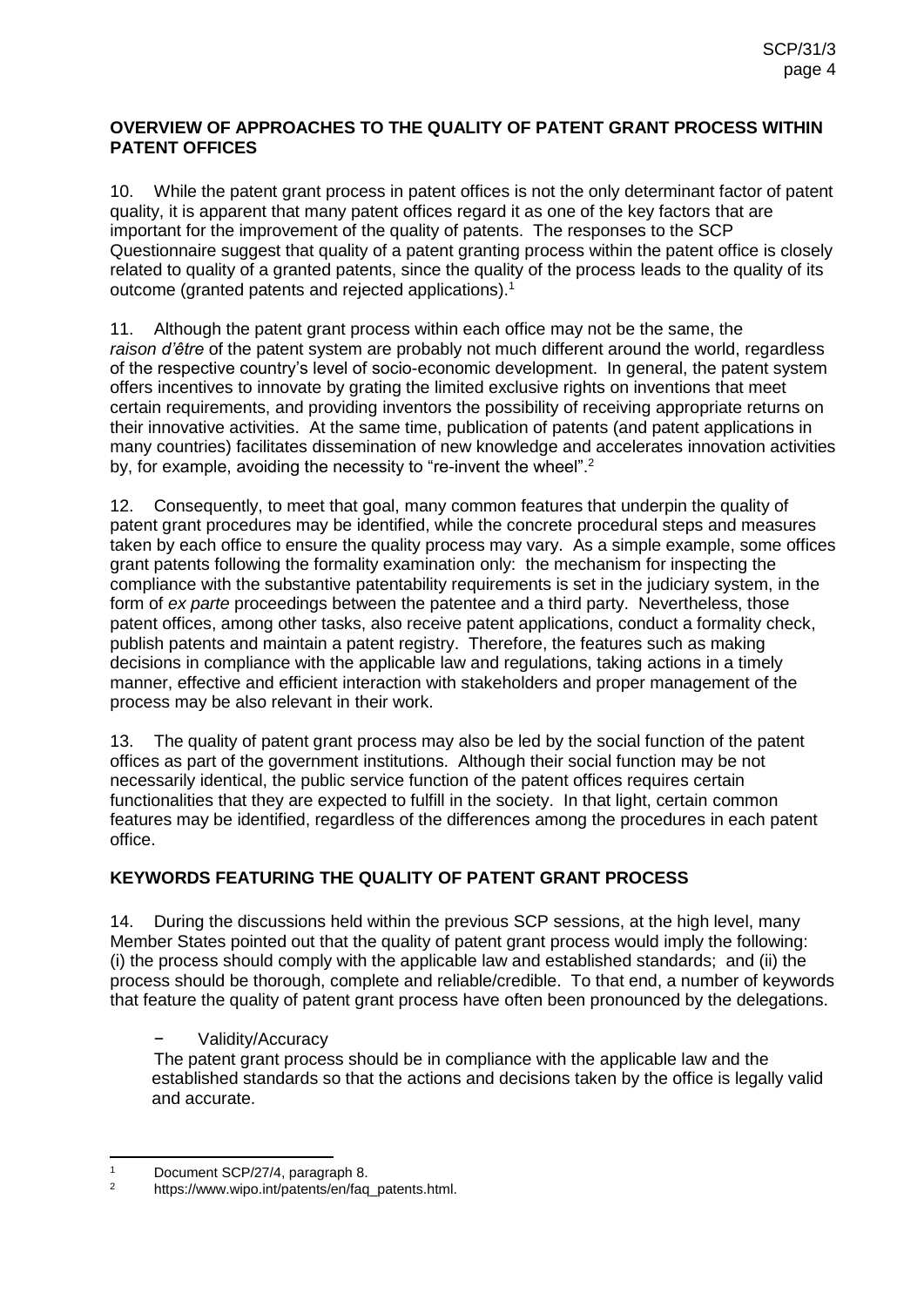#### − Consistency

The process should render the same outcome under the same circumstances and conditions. Actions and decisions would be consistent to ensure legal certainty of the process.

#### − Comprehensiveness

Actions and steps throughout the process should be taken in a thorough and comprehensive manner. The quality process would involve both staff and the higher management. Dialogs with stakeholders and users of the patent system would form an integral part of the quality process.

#### − Timeliness/Efficiency

Actions and decisions taken by the patent office usually have direct or indirect consequences to the applicant and third parties. Inefficient actions and unduly delayed delivery of decisions may create uncertainty and have inadvertent negative effects on both the applicant and third parties.

#### − Relevance

The internal situation of the patent office as well as external settings surrounding the patent office change with time. The process, therefore, requires continuous improvement and management so that it remains to be valid, consistent, comprehensive and timely.

15. The patent grant process in a patent office consists of a number of actions and decisions taken throughout the process. Since the quality of the entire process and the quality of each action and decision are inseparable, the above keywords may apply to the process at large as well as to each action and decision taken at each step of the process.

# **OPTIMIZATION OF PROCESS COMPONENTS**

16. While the above keywords hint at the important features of the quality of the patent grant process, the process could also be looked at from its components, such as: (i) process design and steps; (ii) patent office staff who carry out those steps; (iii) tools and infrastructures that assist the staff; and (iv) management of the process operation. Optimization of those process components to strive for the valid, consistent, comprehensive, timely and relevant patent grant process may be one way of looking at the quality of the patent grant process.

#### Optimization of process design and steps

17. While national/regional policy and law establish the policy and legal framework of the patent grant process, detailed practical steps, flow of work and timeframes need to be built into the process in order to be operational. Optimizing the designing of the process and steps for higher validity, consistency, comprehensiveness, timeliness and relevance is a measure taken by many patent offices. Oftentimes, designing an optimal process needs to take into account the available resources, tools and infrastructure as well as practical constraints of each office (see Box 1, below). In that light, there would be no one single process that could be considered optimal in all patent offices.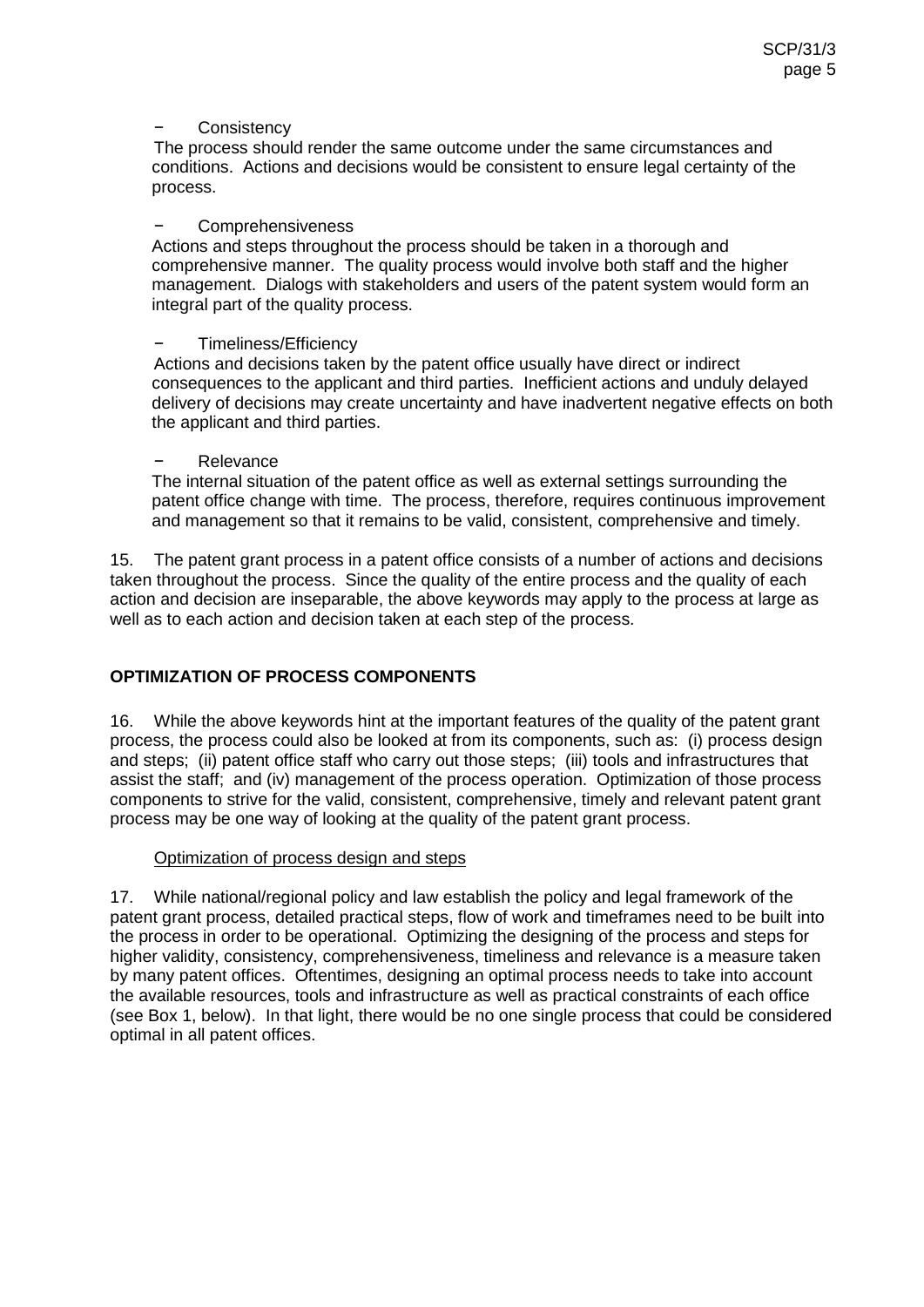## BOX 1: Examples of practical challenges

*"[H]aving full time employee resources to engage in the discussion, review and planning for international collaboration is key. The quality program at CIPO is investigating the need to have a position created where these activities are permanently assigned as having experience and knowledge of a longstanding collaboration is necessary for effective management. However, staffing is difficult to justify as collaborative work fluctuates greatly over the year and is difficult to forecast effectively."* (From the response to the Questionnaire by Canada).

*"It should be emphasized that, generally, PRH<sup>3</sup> is open to any collaboration projects but due to limited resources, PRH has to prioritize which programs or projects it can join."* (From the response to the Questionnaire by Finland).

18. Nevertheless, certain aspects have been highlighted during the SCP sessions, for example, the patent grant process is a due process which ensures the right of parties to be heard. The process should be streamlined yet comprehensive so that it would allow timely actions and decision-making by staff of the office. In addition, as the society evolves and technology develops, the IP landscape and the needs of the stakeholders and the society may constantly change. Therefore, the patent grant process should adapt to these changes in order for it to be continuously valid, consistent, comprehensive, timely and relevant.

19. Within the patent grant process, the prior art search and examination process involves many complex and resource intensive actions and decision-making. Therefore, in many patent offices, much effort has been made to optimize the process design in this area. While more countries introduce substantive examination, it requires significant efforts to recruit and train examiners and to set up sufficient infrastructure and databases to conduct such examination. To maintain well-functioning substantive examination process, patent offices may need to continuously train examiners and maintain/upgrade IT infrastructures and databases.

20. With a view to increasing the validity of decisions and streamlining the process, many patent offices integrate international collaborations in the patent grant process: the most notable collaboration being the Patent Cooperation Treaty (PCT). Various mechanisms have been developed and practical arrangements have been made at the international, plurilateral and bilateral levels, particularly in the area of prior art search and examination. They include: (i) utilization of search and examination reports prepared by other offices and/or patent prosecution information of corresponding foreign applications and patents; (ii) utilization of search and examination expertise and resources available in other offices in order to facilitate the search and examination work; and (iii) collaborative search and examination among patent offices with complementary skills.<sup>4</sup>

21. While some offices consider that work sharing can be done without great expense of resources, in order for examiners to properly contextualize and leverage the search and examination work of other offices and to conduct the cooperation successfully, they should be able to properly understand the examination approaches taken by the examiners of other offices<sup>5</sup> (see Box 2, below).

 <sup>3</sup> Finnish Patent and Registration Office.

See the WIPO website: International Work Sharing and Collaborative Activities for Search and Examination of Patent Applications" at: https://www.wipo.int/patents/en/topics/worksharing/.

<sup>&</sup>lt;sup>5</sup> See SCP/27/5 Rev., paragraphs 23 to 28.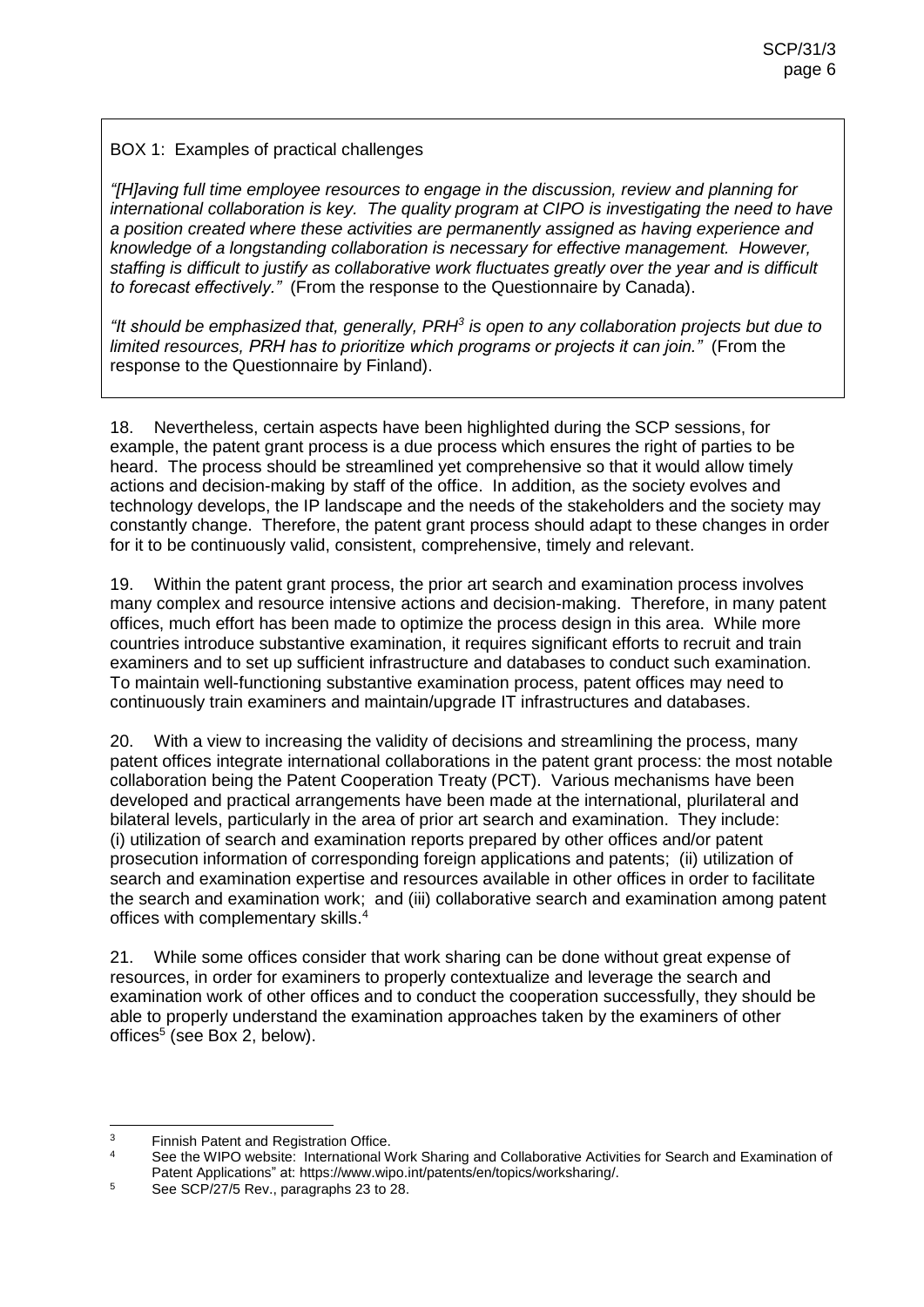BOX 2: Challenges for taking advantage of search and examination work product of other offices

"*Noting that the quality of patents depended to a large extent on the capacity and skills of patent examiners and transparent procedures for the grant, the Delegation stated that IP offices in developing countries and LDCs should be assisted in enhancement of the capacity of their patent examiners in the different technological fields to enable them to issue high quality patents and efficient use of shared reports from other offices.*" (Statement made by the Delegation of Ghana in document SCP/30/11 Prov.2, Draft Report of the thirtieth session of the SCP in paragraph 81).

"*In recent experiments conducted with our Office as part of the PPH program […], we have discovered that the main problem in taking advantage of the results of searches and examinations already carried out by other national offices in relation to patent applications is the issue of different languages, […]*". (Comments received from Spain, reproduced in document SCP/18/INF/2, Annex).

22. A patent grant process usually involves various sections in a patent office. In some offices, prior art search and examination work are coordinated with external examiners and other experts in institutions outside the patent office. Effective coordination among the sectors may increase validity, consistency, comprehensiveness, timeliness and relevance of actions and decisions.

23. Furthermore, for higher credibility of granted patents, third parties may be able to contribute to prior art search. Consequently, some patent offices have introduced mechanisms that allows third parties to submit prior art information and/or challenge the validity of patents prior to and/or after patent grant. If other conditions are favorable, such an administrative procedure provides a simpler path than litigation to review the validity of patents. Conversely, as examiners might erroneously reject patent applications which should otherwise be granted, the possibility for applicants to challenge the negative decisions of patent offices through administrative appeal procedures may also offer a simpler route for a party who is negatively affected by erroneous decisions of patent offices.

# Optimization of human resources

24. Since actions and decisions throughout the process are taken by humans, optimization of human resources is considered as an important component of the quality patent grant process. Both quantitative and qualitative aspects may be relevant to the quality process. In general, human resource management and leadership as well as management of staff performance are also considered important in the quality process. $6$ 

25. As well-trained staff having sufficient skills to carry out their duties is key to the quality process, regular training and capacity building activities are conducted in many patent offices for their staff. In many cases, not only experienced staff in the patent office but also external experts, such as experts from other offices, act as trainers. Exchange of examiners with other offices to share and discuss examination practices of the respective offices, on-the-job-training or internship are considered useful, as they are practical trainings closely related to the trainees' daily work. In order to keep up with the development of technologies, some offices organize seminars inviting external lecturers from industry and universities or field trips.

 $\boldsymbol{\kappa}$ <sup>6</sup> Document SCP/27/4 Rev., paragraph 9.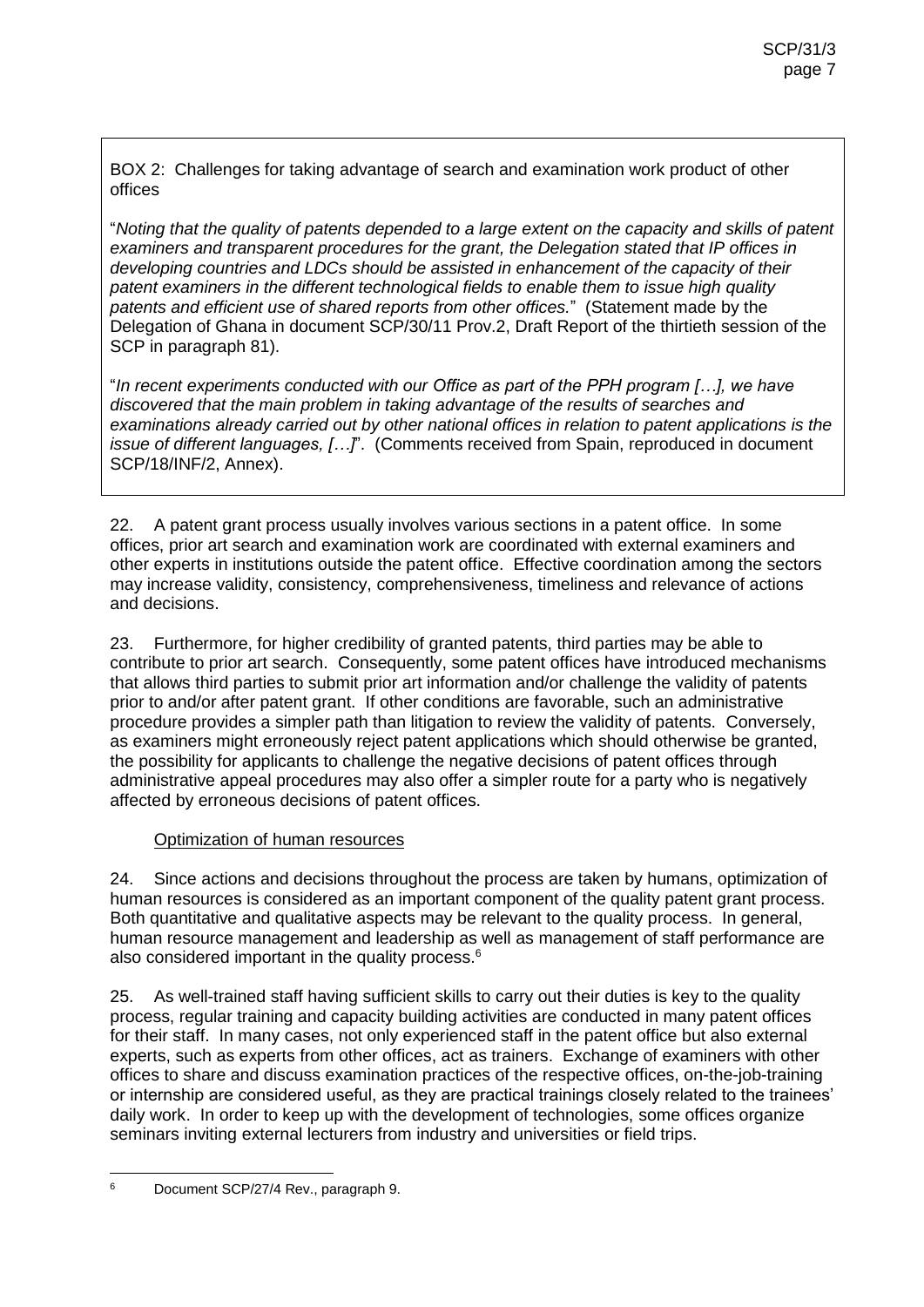# Optimization of tools and infrastructures

26. Various tools and technical infrastructures facilitate patent office staff to take actions and make decisions. They improve validity and efficiency of the actions and decisions to be made during the patent grant process. Computer assisted processes, which have been deployed in many patent offices, streamline the filing, formality check, prior art search, examination and publication of patent applications and patents, among others. Digital communication facilitates communications within the patent office as well as those between the office staff and various stakeholders outside the office.

27. In relation to prior art search and examination, access to patent and non-patent literature databases is critical for examiners to make valid decisions. IT tools and platforms play an important role in sharing and accessing patent applications and patents published by other offices. They also facilitate access to information regarding search and examination work carried out by other offices on the corresponding foreign patent applications. Strong bilateral, regional and international cooperation is present in this regard. For example, some offices share their in-house prior art search systems with other offices or assist their collaborating offices to access paid databases. 7

28. Beyond the technical tools, guidelines and manuals for carrying out the formality check, prior art search and examination are established in many patent offices, so that the actions and decisions by the office staff are valid and consistent.

29. In addition, as described in Fig. 1, quality of actions by applicants and third parties may also have implications to the patent grant process: for example, to what extent patent applications submitted by applicants meet the legal requirements, or whether the information submitted to the office by a third party is truly relevant prior art or not. Clear, concise and comprehensive guides for users of the patent office may assist them to navigate the complex patent grant process. Particularly in developing countries, support for individual inventors and research institutions are sought (see Box 3, below).

BOX 3: Needs for supporting independent inventors and research institutions

During the sharing session held in SCP/30, the Delegation of Cameroon stated that since independent inventors were generally not trained on patent matters, and had difficulty in drafting claims, the Office was in the stage of putting in place a system of support. The Delegation questioned whether other offices also provided specific support to those inventors.

In the same session, the Representative of OAPI noted that in order to increase the quality of patents, OAPI had been working on raising awareness on patent matters and building capacities of employees of research centers located in its Member states by establishing various guidelines.

# Optimization of the public notice process

30. The disclosure function of the patent system is considered as the cornerstone of the patent system. Accessibility to, and timely dissemination of, the technical contents and bibliographic data of patent applications and granted patents is a crucial step in the patent grant

 $\overline{7}$ 

Document SCP/27/5 Rev., paragraph 3. See also the presentation by the Delegation of El Salvador during the sharing session at SCP/29.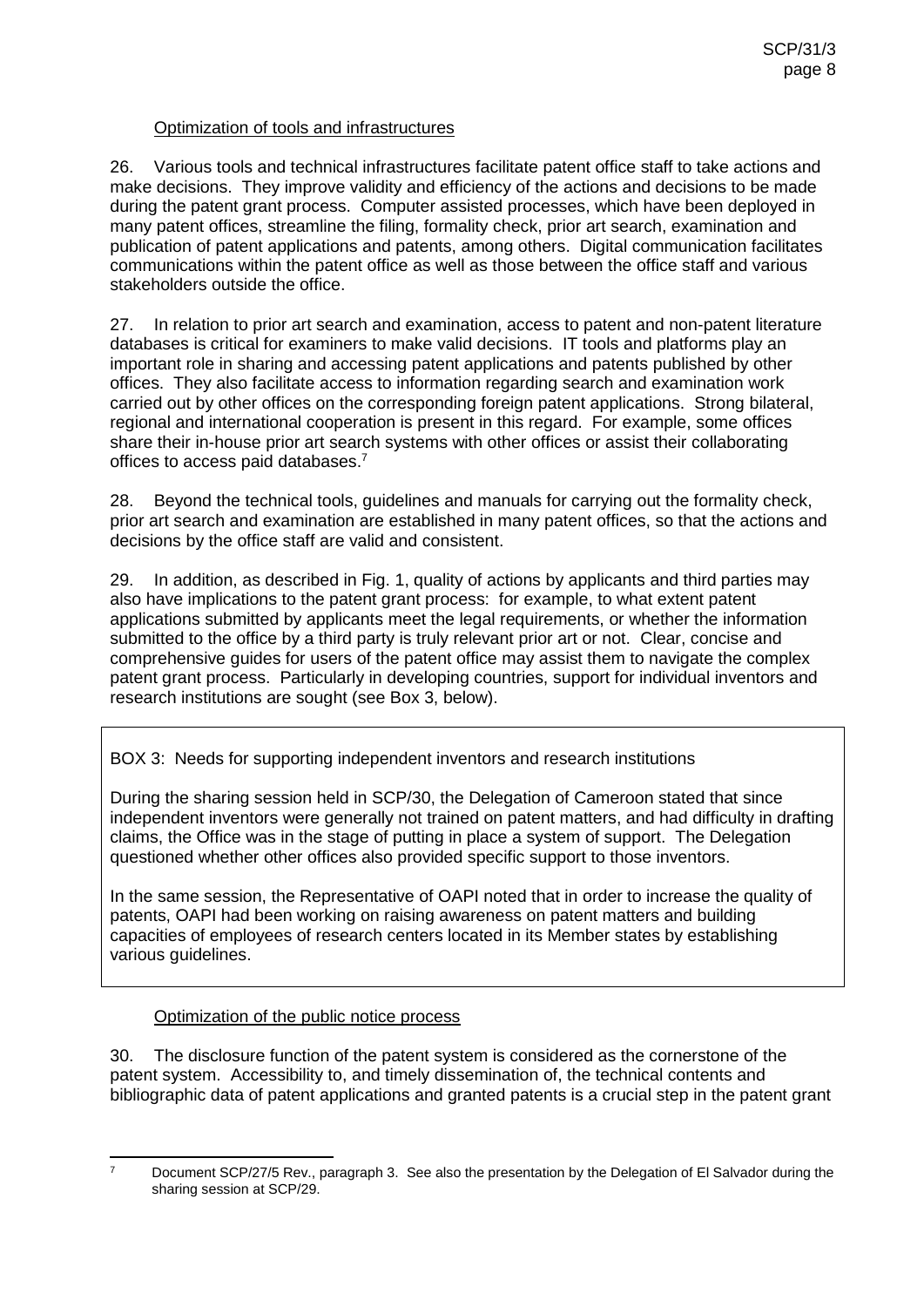process. In addition, the patent grant process generates other types of information which may be useful for stakeholders and the public at large. They may include legal status of patent applications and patents, prior art search and examination reports produced by the patent office, official communications between the patent office and the applicants or third parties.

31. In addition to the accessibility of the relevant information and timeliness of dissemination, accuracy of the disseminated information may be another aspect of the quality. Contents of databases and patent registries need to be credible. They should be updated regularly so that they incorporate the latest data and information concerned. For example, failure to record the payment of a maintenance fee or a change of the patentee might misguide third parties about the enforceability or ownership of the patent concerned, respectively.

32. The quality of communication between the patent office and its users is another aspect that has been highlighted in the SCP discussion. Importance of good communication skills that convey information to others in a clear, concise, comprehensive and unambiguous manner may apply to any dialogue with the users, from a telephone query to a substantive examination report.<sup>8</sup>

#### Optimization of process management

33. In order to operate the quality patent grant process in a sustainable manner, a systematic and comprehensive quality management, rather than an ad-hoc review of a single step or action in an isolated manner, may be integrated in the operational framework of patent offices. Quality management focuses not only on the outcome of the process, but also on each step in the process.

34. In general, quality management ensures that the process and its output is consistent and predictable. Patent offices need to constantly adapt to the ever-changing external and internal environment to meet their respective goals. For example, opportunities and challenges brought by the evolution of national policies and innovation environment, emergence of new technology, development of office automation tools or increasing workload in the office may require adjustments in the paten grant process to keep and improve its quality standards. Consistent and predictable outputs of the patent grant process can be achieved more effectively and efficiently when actions in the process is understood and managed as interrelated parts that function as a coherent system.

35. The quality management usually involves four main components: quality planning, quality control, quality assurance and quality improvement. Quality assurance refers to the planned or systematic actions necessary to provide enough confidence that a product or service will satisfy the given requirements. Quality control is the ongoing effort to maintain the integrity of a process to maintain the reliability of achieving a desired outcome. Gathering facts enabling the offices to monitor, measure, analyze and adapt planned actions throughout the process as well as to improve the output of the process is an essential part of the quality management. Oftentimes, feedback from the users of the patent office is part of the inputs for the monitoring and review.

36. While there are many methods for quality improvement, some patent offices sought their quality management system being certified by a recognized standard, most commonly the ISO 9001 standard series. $9$  It covers the processes and systems of the organization rather than the quality of the service actually delivered. The practical implementation of quality

 $\overline{8}$ The response to the Questionnaire by Sweden states that any decision made or any task performed by the Swedish patent office should be explained so that the client fully understand the basis for, and the consequences of the decision or the task.

<sup>&</sup>lt;sup>9</sup> The most recent version is ISO 9001:2015.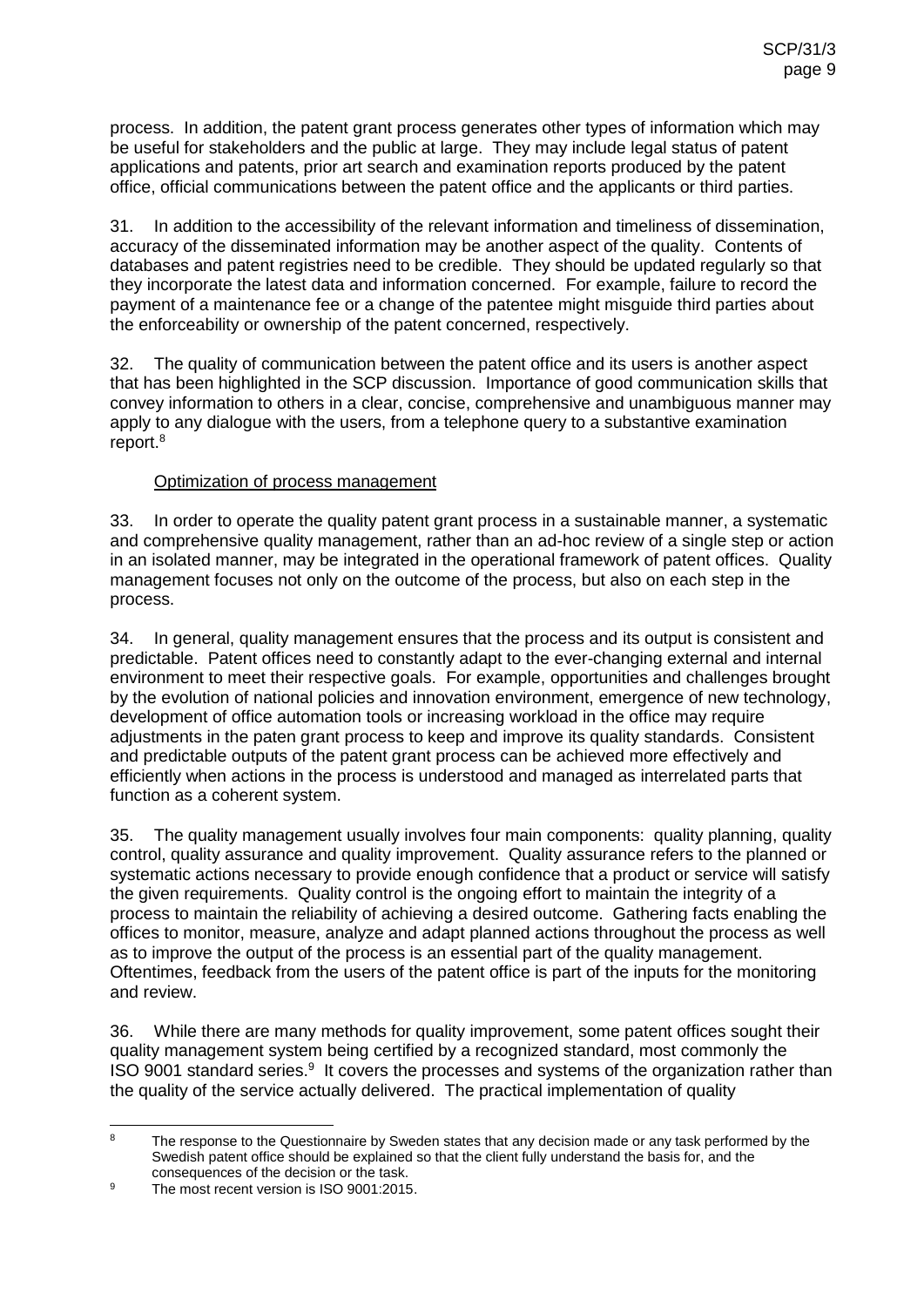management systems vary from one office to another, depending on the size of the office and the type of work involved. However, certain general principles run through any system. In essence, for example: (i) the office should be clear on its functions and provide the necessary resources (staff, premises, equipment and training) to deliver these functions, effectively; (ii) it should have procedures for quality control/assurance with arrangements for effective communications and feedback to staff of the office; and (iii) it provides a review mechanism that monitors, measures analyze and continuously improve its performance.

## **EXAMPLES OF APPROACHES TO THE QUALITY OF PATENT GRANT PROCESS WITHIN PATENT OFFICES**

37. This section describes concrete examples of approaches to the quality of patent grant process taken by some IP offices. In other words, it shows how some offices address the above features and components of the quality patent grant process in their respective settings.

#### General approaches to the quality of patent grant process

38. As descried in the previous sessions, there are higher level considerations that run through the approaches to the quality of patent grant process among patent offices of different sizes and from various geographical regions. At the same time, at the operational level, improvement of the quality of patents may be not achievable by merely adopting the practice of other patent offices or by merely concluding a collaboration agreement with other offices.<sup>10</sup> Accordingly, the practices of patent offices show that various mechanisms and measures employed by the offices in the national patent grant process are indeed adapted to their respective legal and operational frameworks and strategic goals. In this regard, it may be not surprising to observe that some patent offices highlight the importance of "managing" the process to continuously deliver quality outputs.

39. Many offices take a holistic approach to the improvement of the patent grant process. They usually take measures with respect to all features and components of the patent grant process, i.e., process design, human resources, infrastructures and tools, public notice processes and process management, since they are somewhat linked to each other. The paragraphs below show examples of some offices.

− Quality Management at the Mexican Institute of Industrial Property (IMPI)<sup>11</sup>

In IMPI, substantive examination is carried out by examiners (122 in total) and nine supervisors who also check the work of examiners. There are six coordinators who assign patent applications to examiners and control the work forwarded from the supervisors. The supervisors check most of the office actions prepared by the examiners, and the coordinators check those files that he/she considers higher priority, such as examination reports prepared by examiners who were recruited recently, immediate grant decisions without any notification of reasons for refusal, or applications in a complex technology area. In certain cases, two Deputy Directors in charge of substantive examination may review the rejection cases. Two internal electronic management systems, the Automated Patent Management System (SAGPAT) and Internal Patent Administration System (SIAI) assist the examiners, supervisors and coordinators to manage the examination workflow.

 $10<sup>10</sup>$ 10 Statement by the Delegation of Iran at SCP/30 (document SCP/30/11 Prov. 2, paragraph 78).<br>11 Presentation by the Delegation of Mexico during the sharing session at SCP/30

Presentation by the Delegation of Mexico during the sharing session at SCP/30.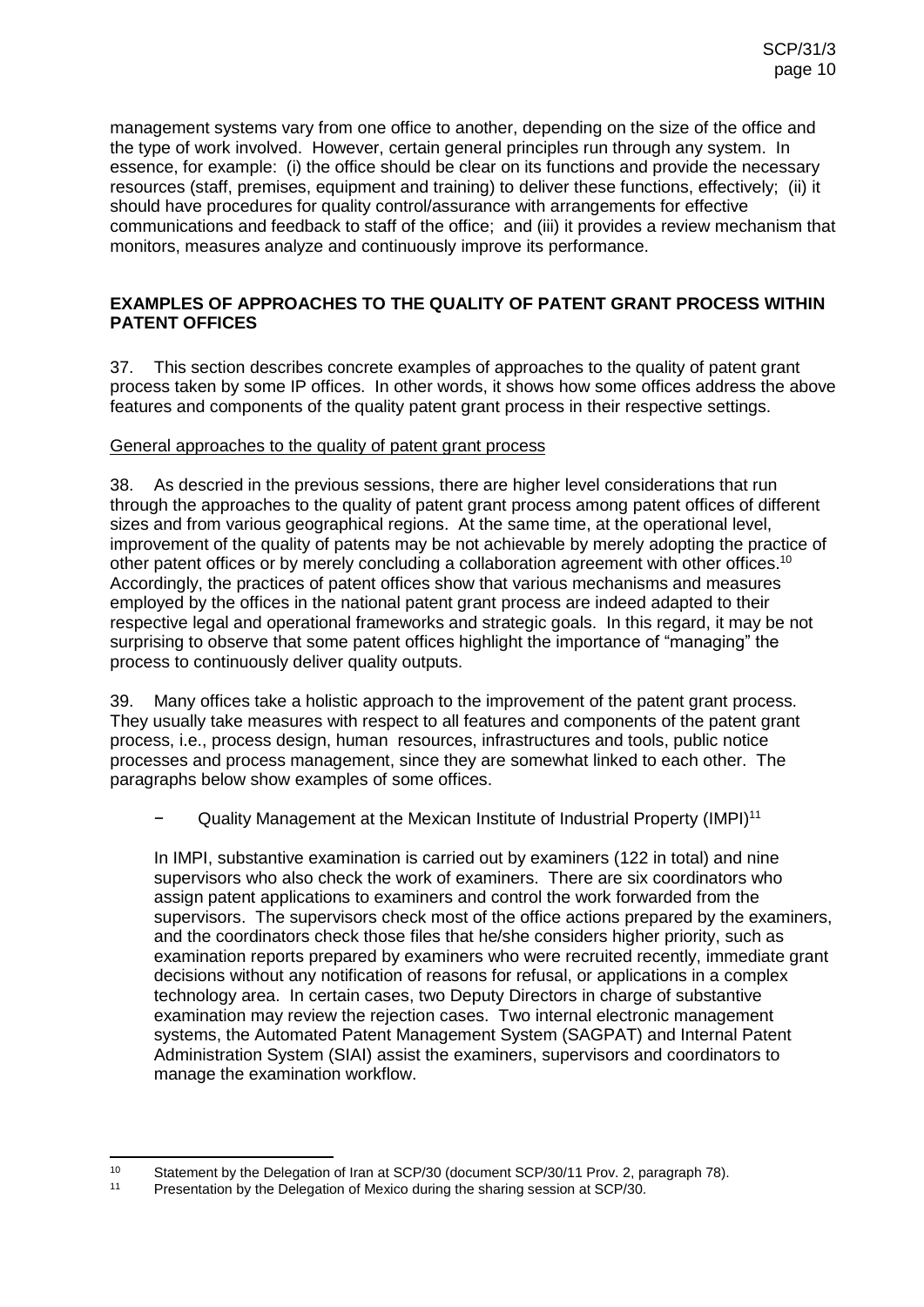For newly recruited examiners, IMPI provides an initial training course of five weeks. The new examiners work under the supervision of a highly experienced examiner until he/she could conduct the examination alone. To provide continuous trainings, a number of face-to-face and on-line courses are conducted in cooperation with other patent offices and training institutions in foreign countries.

Since more than 90% of applications in Mexico constitute the national phase of the PCT international applications, IMPI makes extensive use of the International Search Reports and International Preliminary Examination Reports as well as International Preliminary Report on Patentability. For national applications, EPOQUE and DERWENT INNOVATION are used for prior art search, in addition to the public databases of patent office, including the Mexican national database "Comprehensive Information System of the Industrial Property Gazette (SIGA)". In addition, examiners extensively use the Public Patent Application Information Retrieval (PAIR) of the United States Patent and Trademark Office (USPTO), the European Patent Office (EPO) Register, Advanced Industrial Property Network of the Japan patent Office (JPO), Patentscope, among others

IMPI highlights that the following measures taken in its patent grant process contribute to the quality of its product: (i) all applications are subject to the substantive examination; (ii) a pre-grant procedure for third parties to submit observations as to whether the application complies with Articles 16 and 19 of the Mexican Industrial Property Law is provided; (iii) office actions are checked by supervisors and coordinators; (iv) if the applicant does not agree with a final office action, he/she may request a review with one of the Deputy Directors; and (v) user satisfaction surveys.

In addition to the Industrial Property Law and its Regulations, the Manual of Procedures and several Agreements (*Acuerdo*) have been prepared in relation to patent grant process. For example, the "Agreement establishing the rules for filing applications before IMPI" is a guide for the applicants about how they should draft the applications. The "Agreement establishing the rules and criteria for resolving several procedures before IMPI" provides time limits for the different stages of the processing of applications. In relation to the timeliness of patent grant, more than 70% of the applications that were granted by IMPI in 2017 and 2018 had an estimated processing time of less than three years.

− Approach to the quality patent grant by the Canadian Intellectual Property Office (CIPO)<sup>12</sup>

The importance of quality is well recognized in CIPO, as it is also part of its five-year business strategy. Three high-level objectives of its quality management system are ensuring quality work products, timeliness and efficiency. CIPO sees the quality of patent granting process in a holistic way. It includes the process from filing to grant and the validity of the granted patents. It places the high value on hiring and retaining technically competent staff and patent examiners who are capable of ensuring correct and consistent application of the applicable Canadian law.

CIPO recognizes the quality of search tools as being critical, as searching prior art is one of the core elements of patent examination. It strives to utilize examination resources in the most efficient way possible. This means that CIPO leverages work already done by foreign offices or International Authorities under the PCT, carries out a comprehensive examination at each stage in its process and writes clear and comprehensive examination reports. It also means providing CIPO's quality work products to the world so that it can deliver similar benefits to other offices.

 $12$ Presentation by the Delegation of Canada during the sharing session at SCP/30.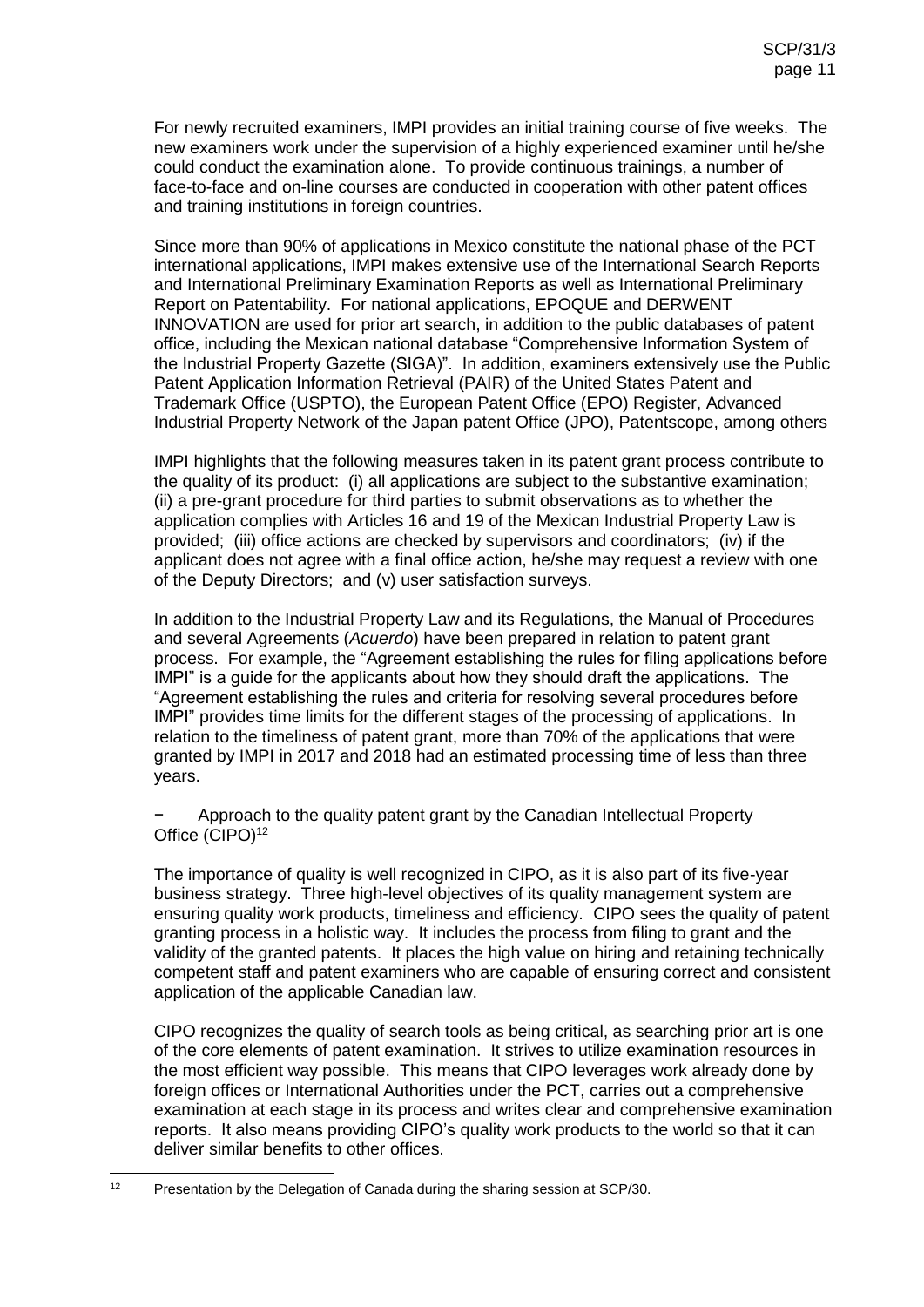CIPO considers that the important part of its system is the provision of the opposition systems, pre-grant and post-grant. During the pre-grant phase, a third party may protest the granting of a patent or file prior art relevant to the patentability. The post-grant opposition is available through the re-examination process, which is available at any time when the patent can be enforced. For a patentee, there are few ways to amend the granted patent through limitation, disclaimer and reissue. CIPO has embraced the LEAN methodology as a tool to continue improving quality, efficiency and timeliness, with its clients in mind. One of the successful outcome of the LEAN is the reduction of the correspondence processing time from 10 days to two days.

View of the China National Intellectual Property Administration (CNIPA)<sup>13</sup>

CNIPA considers that patent offices play an important role in improving the quality of patents, and that capacity building of staff is important in improving the quality of patents. CNIPA is also trying to improve the quality control by establishing a comprehensive quality check system and using multiple measures. In addition, it conducts the evaluation of the quality of examiner's work, and has a system to obtain feedback from the applicant and the public. The Office also has developed various manuals on quality.

40. In the Moroccan Industrial and Commercial Property Office (OMPIC), the introduction of substantive patent examination and validation of the European Patents as well as development of various associated tools and indicators have had important impacts on its approach to the quality of patent grant process.

Legal, technical and managerial aspects of the patent grant process in OMPIC<sup>14</sup>

OMPIC approaches the patent quality from the three aspects: legal, technical and managerial. As regards the legal aspect of the patent granting process, OMPIC highlights the entry into force of Law No. 17-97 in December 2014, which introduced a substantive patent examination system permitting the Office to establish search reports and patentability opinions as well as a validation system<sup>15</sup> that recognizes the corresponding EP patents granted by the EPO.

On the technical aspect, the Office introduced high performance prior art search tools that enable examiners to carry out a thorough examination. Since 2009, examiners have been trained on the use of various databases and tools, such as EPOQUE Net, Orbit, WPI and IEEE. In addition, the Office deployed digital operation system that made it easier to process and manage patent applications, such as IPAS, WIPO Scan, EDMS, WIPO Publish, DAS, and ePCT.

Regarding the managerial aspect, in order to ensure that procedures and the rules are in line with the law, the Office had proceeded to formalizing the working methods and elaborating guidelines and briefing notes. Further, OMPIC has adopted the "Lean Six Sigma" method and uses a specific data analytics platform for management and analysis

 $13$ 13 Statement made by the Delegation of China during the sharing session at SCP/30.<br>14 Statement made by the Delegation of Mercese during the sharing session at SCP/3

<sup>14</sup> Statement made by the Delegation of Morocco during the sharing session at SCP/30.<br>15 Since 2010, the FPO has concluded validation organization with non-FPO Contracting

Since 2010, the EPO has concluded validation agreements with non-EPO Contracting States (not limited to European countries), providing for European patents to have effect in those countries. If an applicant submits a request for validation and pays the validation fee in due time, European patent applications and patents can be validated in these countries, where they will in principle have the same effect as national applications and patents. See https://www.epo.org/law-practice/legal-texts/extension-validation-system.html.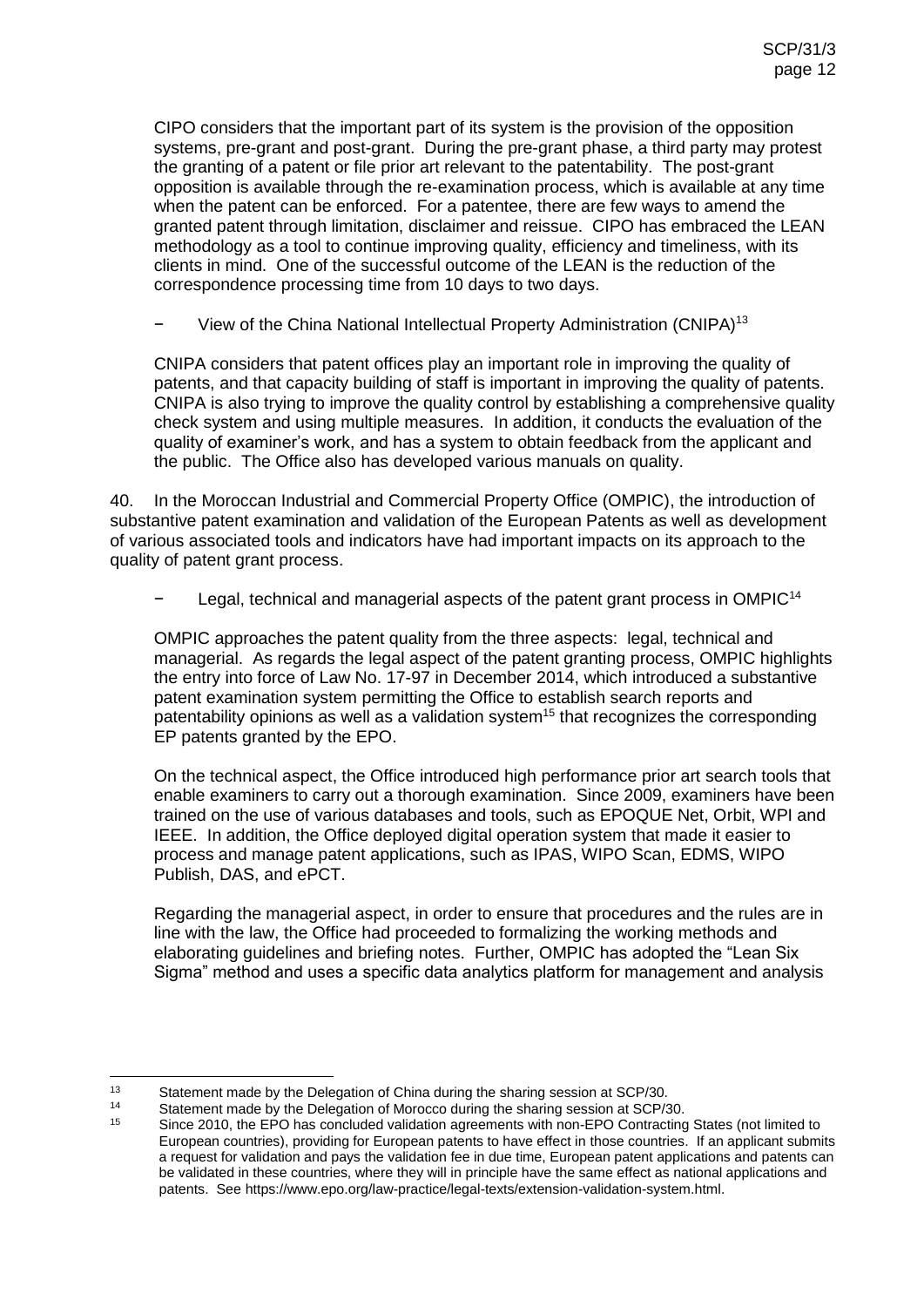of the administration in order to increase performance, improve productivity, granting high quality patents, optimize the costs, speed up the processing of applications as well as avoid waste of resources and to increase the clients satisfaction. The Office also provides trainings for patent examiners to acquire necessary skills in two ways. First, a basic training of four months is provided to newly recruited examiners, which enables them to learn on-the-job and start to draw up search reports with support from their mentors. The second way of training is follow-up trainings addressed to all examiners to improve their skills and knowledge. These training are provided by partner agencies, such as EPO and WIPO in the form of on-site training, seminars and distance learning.

41. Not only the continuous improvement of the process, but also the continuous improvement of how to approach the quality process is considered by IP Australia.

Continuous improvement of the quality review system in IP Australia<sup>16</sup>

In order to continuously improve the quality of its examination work, IP Australia takes a number of initiatives. Furthermore, IP Australia has commenced review of its quality review system. The review will look at the various parts of the quality review system to ensure that it provides quality outcomes that are linked to the organizational strategic goals. The review will specifically cover the method of quality sampling as well as attributes of its quality standards.

IP Australia is also working on an overall framework of complimentary initiatives to improve the quality of its work as well as management and incentivization of its staff. It is working on enhancing its examination under the Examination Excellence Program, for which several initiatives are already underway, including improvements to the examination manuals, investigating potential uses of automation and Artificial Intelligence (AI) as well as enhancements of search. It also recognizes the need for culture of trust and collaboration, which enables excellence in all aspects of its work.

The current performance incentivization arrangements are at odds with the contemporary approach. A new performance setting framework will consist of six main components: production, quality, timeliness, corporate contribution, learning and development and behaviors. Managers are encouraged to manage the output of their teams in a more holistic way with regard to those six performance components under a partnership model that focuses on peoples' strengths to get the best outcome for customers, while, at the same time, acknowledging the contribution that people made to their team and the wider strategic outcomes of IP Australia.

# Example of approaches to the quality of patent grant process in specific aspects

42. During the sharing sessions held in the previous SCP meetings, some offices presented their approaches to the quality of patent grant process in relation to a specific aspect in the process, such as examiner training, work sharing or opposition systems. The following paragraph, therefore, provides examples of those specific aspects from some offices.

# *Request for examination system*

43. In some countries, patent examination is carried out only where an applicant files a request for examination within a certain period. While the exact time limit depends on the applicable national law, it is often set around three to seven years from the filing date. If no

 $16$ Statement made by the Delegation of Australia during the sharing session at SCP/30.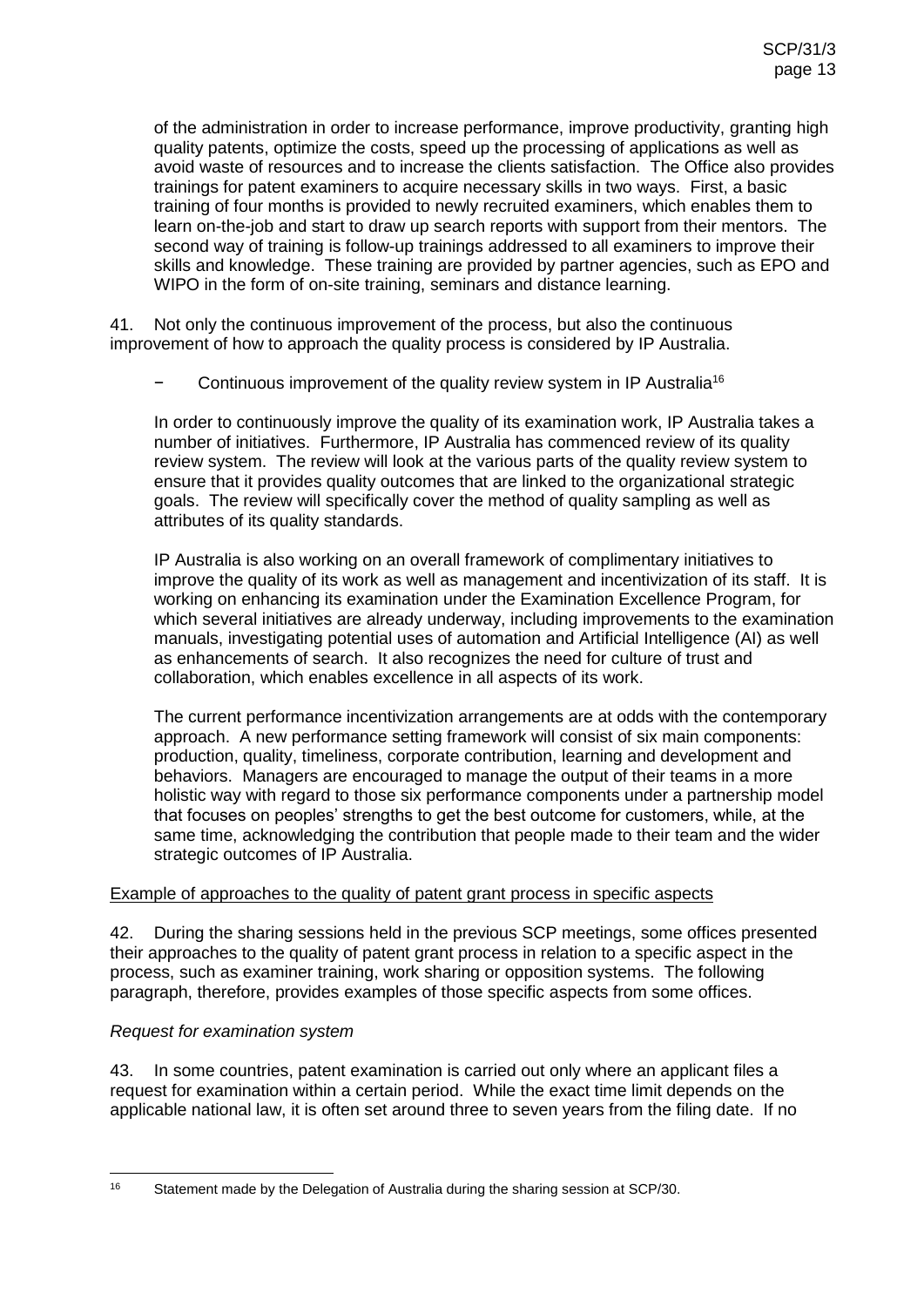request for examination is filed, the application is considered withdrawn. On the one hand, applicants are given, after filing, the possibility to review the patentability and commercial relevance of their patent applications so that only those selected applications will further proceed to the examination process. For patent offices, it needs to conduct substantive examination of those applications that have been selected. On the other hand, if the examination is deferred, patent applications can be stayed in the pending status for several years.

Request for examination by a third party in Germany<sup>17</sup>

Under the German patent system, an applicant shall file a request for examination within seven years from the filing date. If such a request has not been filed, the application is considered withdrawn. According to Section 44(2), first sentence, of the German Patent Act, the request for examination may be filed not only by the applicant but also by any third party within seven years from the filing date of the application. The third party will not become a party to the proceedings through the submission of a request for examination. This provision gives third parties the opportunity to initiate the examination of the application and to speed up the procedure so that their potential commercial activities would not be hampered by the deferral in the process.

#### *Efforts to reduce pending applications: timely grant of patents*

44. A number of patent offices recorded large increases in patent applications received over the past two decades, with a threefold increase in patent applications filed worldwide between 1995 and 2016.<sup>18</sup> The rapid growth in filings has led to an increased number of pending applications in some offices. Consequently, they face the challenge of conducting examination and processing patent applications in a timely manner.

The Patent Backlog Combat Plan of the Brazilian National Institute of Industrial Property (INPI)<sup>19</sup>

Over the years, INPI has been seeking alternatives to reduce the number of pending patent applications, known as backlog. By early 2019, INPI backlog reached around 160,000 pending applications,<sup>20</sup> while the number of examiners and searchers dedicated to patent examination is 332. The biggest impact of the backlog is the extension of patent term beyond 20 years, as stipulated in the sole paragraph of Article 40 of Law 9,279 of 1996 (IPL).<sup>21</sup> In effect, that provision extends the patent term beyond 20 years if INPI is not able to grant a patent within 10 years from the filing date (unless the exceptional circumstances stipulated in the law exist). In 2018, 62% of the applications decided by INPI had the patent term extended under that provision. The long pendency period increases uncertainty as to whether the claims in patent applications are patentable or not, and has negative impacts on third party investments in the commercial exploitation of the claimed subject, particularly where the claims do not meet the patentability requirements.

 $17$ <sup>17</sup> Statement made by the Delegation of Germany during the sharing session at SCP/30.<br><sup>18</sup> World Intellectual Property Report WIPO 2017

<sup>18</sup> World Intellectual Property Report, WIPO, 2017.

<sup>&</sup>lt;sup>19</sup> Comments received from Brazil in response to Note C.8893 dated July 17, 2019.<br><sup>20</sup> Patent applications with examination request

<sup>&</sup>lt;sup>20</sup> Patent applications with examination request.<br> $21$  Article 40, acle perceps at the that the pate

Article 40, sole paragraph states that the patent term shall not be less than 10 (ten) years for the invention patents, beginning on the date of granting, unless the INPI has been prevented from examining the merit of the application by a proven pending judicial dispute or for reasons of force majeure.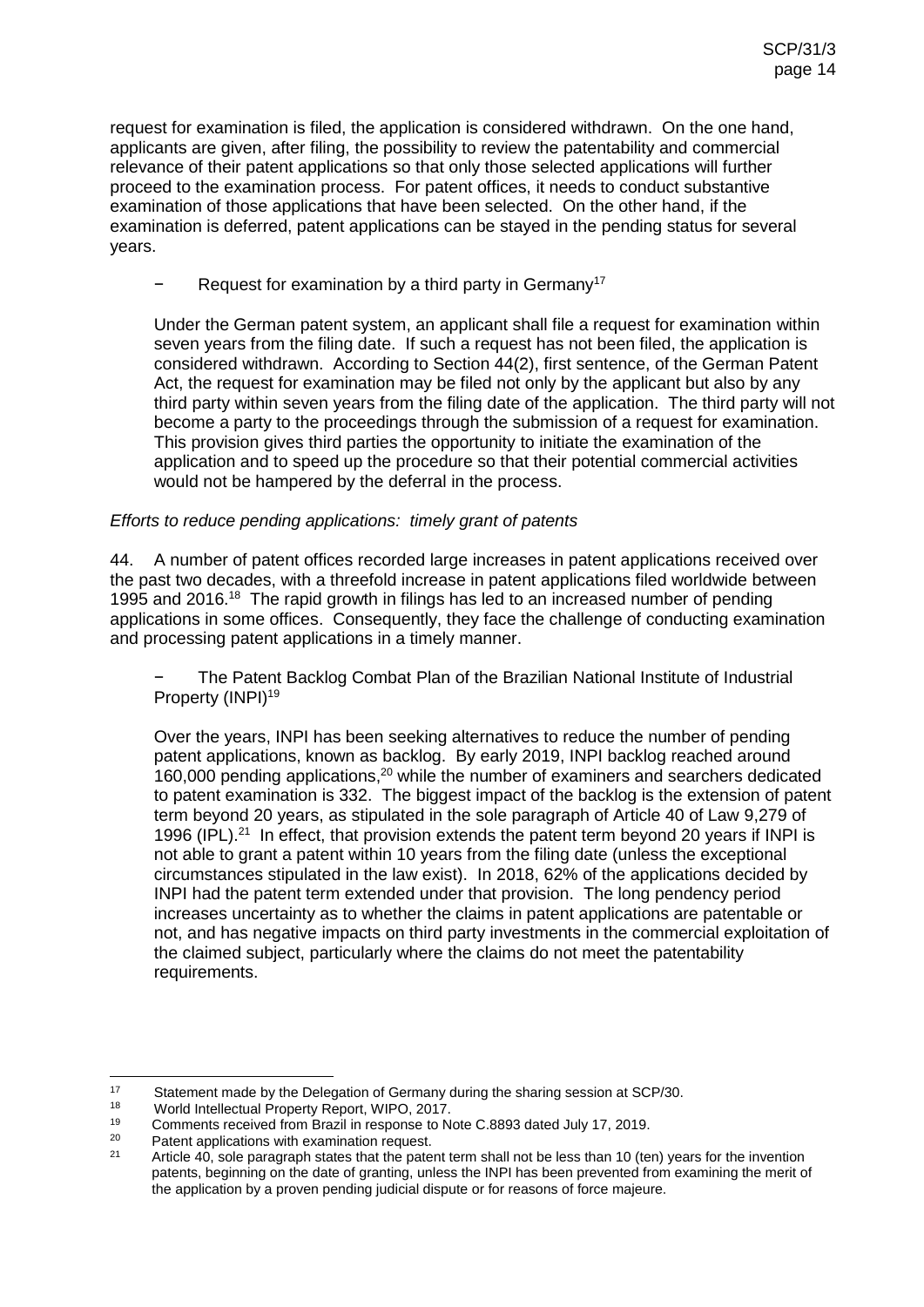A number of measures have been taken by INPI, such as increasing the number of examiners, standardization of internal procedures, publication of examination guidelines, automation of the operation and deployment of production-driven telework. While these measures contributed to the increased performance of examination, in 2018, INPI launched a Pre-Examination Pilot Project,<sup>22</sup> which had as its premise the use of search results produced by other patent offices. Under this Project, as a first office action (Pre-Examination Office Action), INPI examiners cite prior art documents found by other offices, and invite the applicants to amend the claims and/or to submit technical arguments demonstrating its patentability over the cited prior art, within the period of 60 days. Of the applications that received the Pre-Examination Office Action, 22% were refused due to non-response. In 88% of the responses received, the applicants amended the claims, which resulted in an increase in the decision after the first office action. At the same time, the low number of appeal against the decisions of INPI is observed.

In view of the outcome of the Pre-Examination Pilot Project, the impossibility of hiring new patent examiners and the contingency of its budget, INPI launched a Backlog Combat Plan in 2019, designed to reduce by 80% the number of pending applications within two years. Use of the search results carried out by other offices as a promising measure to shorten the decision period is the main strategy of the Backlog Combat Plan, which institutionalized the Preliminary Examination Office Action that applies to patent applications with or without previous search report by other offices. It also adopted a more simplified examination methodology to decrease the number of examination steps.<sup>23</sup>

Differently to the Pre-Examination Office Action, the Preliminary Examination prohibits additional search by INPI examiners if there is any search report prepared by another office. For those applications with a previous search report, INPI examiners cite prior art documents found by other offices, and invite the applicants to amend the claims and/or to submit technical arguments demonstrating its patentability over the cited prior art, within the period of 90 days. For patent applications that are filed only in Brazil, applicants receive a Search Report prepared by an INPI examiner and a standard Technical Report in which the applicant is requested to amend the application and/or present arguments to prove the patentability of the claimed invention. Preliminary Examination Office Actions do not apply to fast-track patent applications, applications that have been subject to third party observation or the National Agency of Sanitary Surveillance (ANVISA).

In addition to the above, INPI launched the Task Management Pilot Program in order to encourage the increased performance of patent examiners during the Backlog Combat Plan.

− Measures taken by the Canadian Intellectual Property Office (CIPO) for timely patent grant<sup>24</sup>

CIPO considers that timeliness in the patent examination process is critical to help ensure certainty in the marketplace. While the average pendency of patent application (period between the request for examination and patent grant) was 48.8 months in 2011/12, it was reduced to 32.4 months in 2017/18. In terms of timeliness, a recent initiative called "Patent Pools Pilot Project" has helped making differences across technology areas. The project shifted the way examiners work. Specifically, instead of examiners working from a smaller individualized assignment pool, they work from larger pools of work that are accessed by multiple patent examiners. It helped to reduce the negative impacts of unforeseeable delays in individual performances and targets.

 $22$ <sup>22</sup> Resolution INPI/PT No. 227 of October 25, 2018.

<sup>&</sup>lt;sup>23</sup> Implementing Standard DIPRA No. 7 of 2019.

Presentation made by the Delegation of Canada during the sharing session at SCP/30.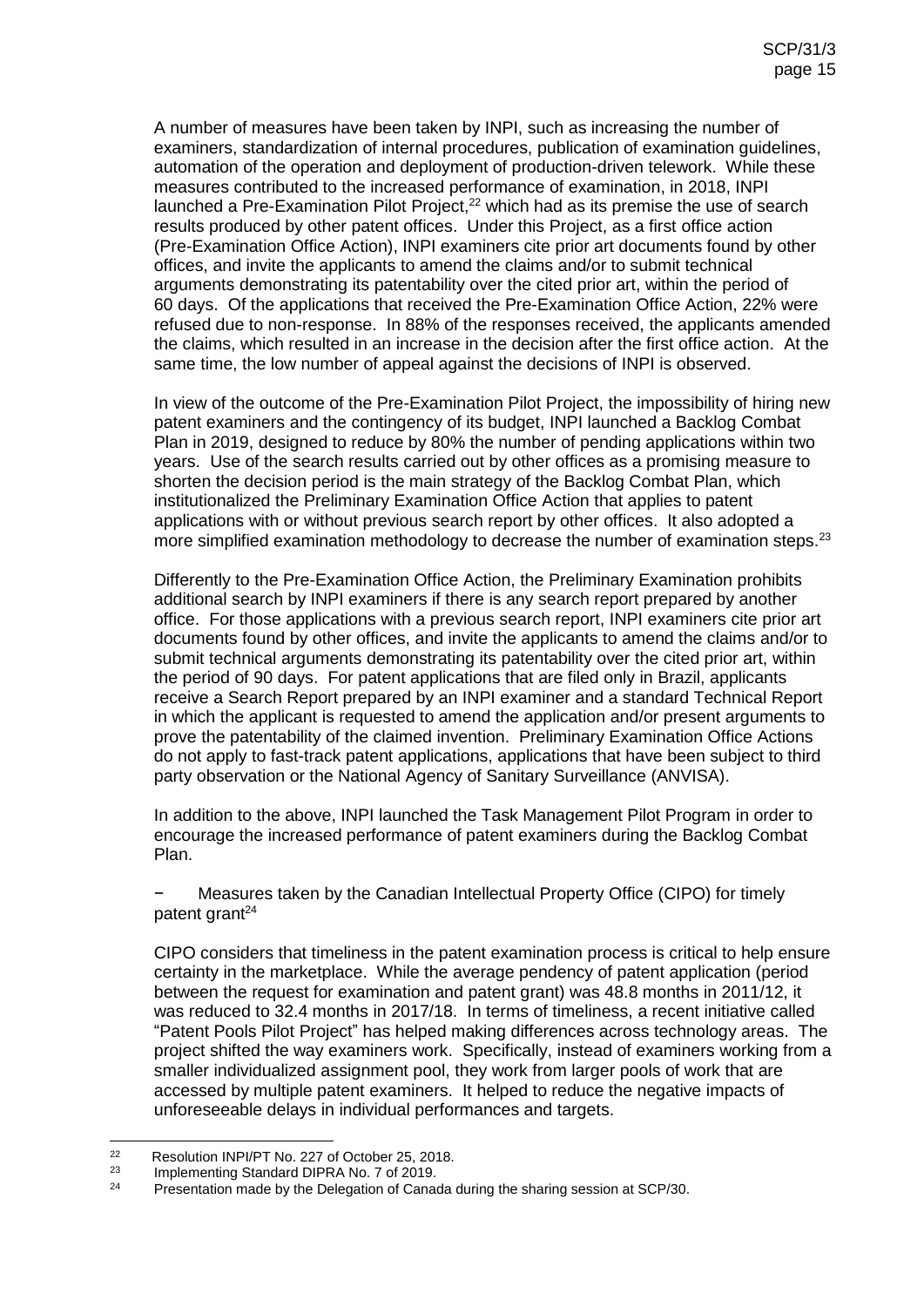#### *Introduction of substantive patent examination*

− OAPI: Introduction of substantive examination, publication of applications and administrative recourse<sup>25</sup>

In 2014, OAPI's legislation was amended so as to introduce the substantive examination, publication of patent applications and the possibility of recourse before OAPI. In accordance with the three-year implementation strategy for substantive examination, adopted by the Administrative Council in December 2018, OAPI has been working on three aspects. On the legal aspect, it makes sure that all the search and examination procedures are established. On the material aspect, it will establish the needed databases and access to them. As to the capacity building, generally, examiners will be trained at OAPI with the involvement of other partner institutions and CEIPI in Strasbourg.

#### *Integration of supplementary information from third parties*

45. Many offices have introduced mechanisms that allow them to integrate, in their patent grant process, supplementary information received from parties outside the office. Such supplementary information that is otherwise not available to patent examiners, but may be nevertheless relevant to the patentability, is considered useful to improve the validity and timeliness of actions and decisions as well as the completeness of prior art search and examination. One possible approach to this end is to get information from third parties (for example, through third party observations and opposition systems).

46. Information about third party observation systems, opposition systems and other administrative mechanisms in the national/regional patent system and their procedures under the applicable law is compiled on the dedicated WIPO website relating to this topic.<sup>26</sup> In addition, during the twenty-eighth session of the SCP, a sharing session on opposition and administrative revocation mechanisms was held. The Delegations of China, the Czech Republic, the Dominican Republic, France, Japan, Mexico, Spain and the United Kingdom presented their respective national mechanisms. All presentations are made available on the WIPO website, and the discussions during that sharing session are reflected in the Report of the twenty-eighth session of the SCP.<sup>27</sup> Therefore, in this document, information shared during the two sharing sessions in SCP/29 and SCP/30 relating to the quality of the patent grant process within IP offices is presented below.

− Opposition system in the National Institute of Industrial Property (INAPI) in Chile<sup>28</sup>

Law No. 19.039 on Industrial Property (LPI) establishes opposition proceedings.<sup>29</sup> Any interested party may file an opposition within a period of 45 days from the date of publication of the application extract in the Official Journal. In opposition proceedings, parties shall appear represented by an authorized lawyer, in accordance with the provisions of Law No. 18.120 concerning appearance in court. Opposition cases shall be brought before the Director of INAPI in accordance with the formalities laid down in the LPI.

<sup>25</sup> <sup>25</sup> Statement made by the Representative of OAPI during the sharing session at SCP/30.<br><sup>26</sup> https://www.wipe.int/patents/on/topics/opposition, systems html

<sup>&</sup>lt;sup>26</sup> https://www.wipo.int/patents/en/topics/opposition\_systems.html.<br><sup>27</sup> These presentations and the Benert are available at:

Those presentations and the Report are available at:

https://www.wipo.int/meetings/en/details.jsp?meeting\_id=46439.

<sup>&</sup>lt;sup>28</sup> Presentation made by the Delegation of Chile during the sharing session at SCP/29.

<sup>&</sup>lt;sup>29</sup> LPI, Title I "Preliminary provisions", paragraph 2 "General procedures for opposition and registration", Articles 4 to 17bis B.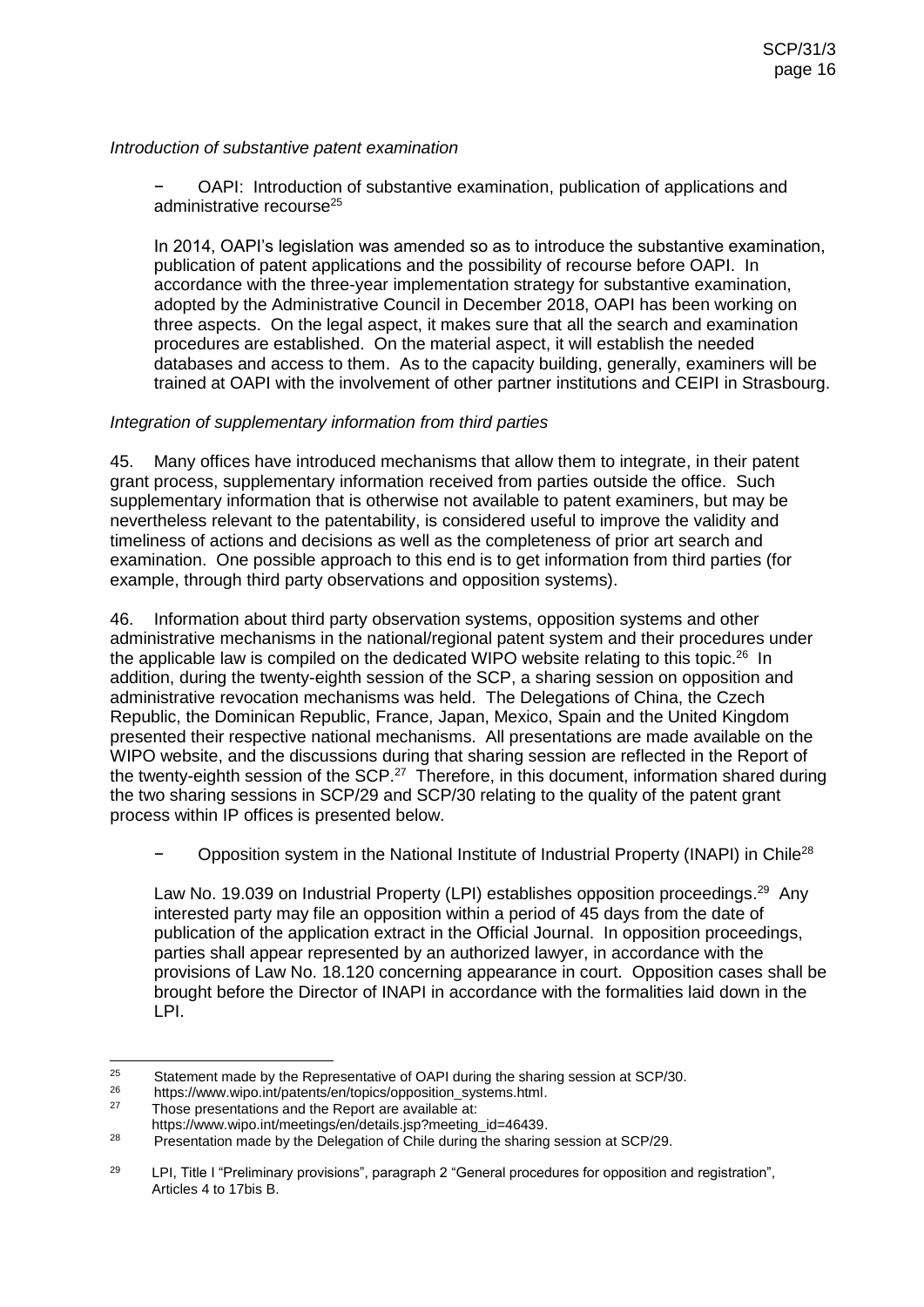The grounds for filing an opposition are: non-compliance with the patentability requirements, exclusions from patentability, non-patentable subject matter and noncompliance with the sufficiency of disclosure requirement. The filing of the opposition is not subject to the payment of a fee.

Where opposition proceedings entail disputes over relevant substantive matters, evidence shall be submitted within a period of 45 days. All means of evidence and those indicated in the Code of Civil Procedure, excluding testimony, shall be available for the opposition procedure. The period for receiving evidence may be extended by up to 30 days in special cases. Accompanying documents shall be submitted in Spanish or duly translated, should the Institute so requires.

If an opposition is filed, notification of opposition to an application for registration shall be made by sending a registered letter to the address given by the applicant in the file. Notification shall be deemed to have been made three days after the letter has been mailed and shall consist in sending a full copy of the opposition and the interlocutory judgement. The applicant shall have 45 days to respond.

The presentation of evidence shall be followed by a patentability examination (prior art search and assessment of the patentability). An examination report shall be notified to the applicant and the opponent for observation. The ruling shall be accompanied by a statement of reasons and shall conform to the provisions of Article 170 of the Code of Civil Procedure, as appropriate. The basic requirement is that rulings must contain the precise designation of the parties, the declaration of the claimant's petition or actions, the exceptions alleged by the respondent and the considerations of fact and law on which the ruling is based, together with the decision on the disputed matter.

Within 15 days from the notification, INAPI may correct errors of fact. Appeals against the decision of INAPI's ruling on the opposition shall be lodged within a period of 15 days from the time of notification of the decision and shall be heard by the Industrial Property Tribunal specializing in the matter. An appeal in cassation on the merits may be lodged with the Supreme Court against final rulings handed down in the second instance by the Industrial Property Tribunal.

In 2017, INAPI received 3,475 patent applications, while 299 oppositions were filed. The annual opposition rate in 2017 was 8%, compared to that around 11 to 14% in 2013 to 2015. Around half of the opposition decisions made in 2017 was in favor of opponents.

Third party observation and oppositions in Germany<sup>30</sup>

It is possible to file a post-grant opposition at the German Patent and Trademark Office (DMPA). Up to nine months after the publication of a grant of a patent, any third party may submit a written opposition to the grant of a patent, stating the reasons (Section 59 of the German Patent Act). One of the divisions of DPMA is responsible for handling opposition proceedings. The panel consists of three persons: a chairman of the Division, a rapporteur and an assessor. In the case of several oppositions against the same patent, only one procedure with the participation of all parties takes place. During the period from 2013 to 2017, about 75,000 new patents had been granted by DPMA. Of those, nearly 1,800 patents had been challenged in opposition proceedings between 2014 and 2018, of which about half had been maintained as granted or in limited form. Thus, even after the review in opposition proceedings, more than 98 percent of the patents granted by DPMA remained valid.

 $30^{\circ}$ Statement made by the Delegation of Germany during the sharing session at SCP/30.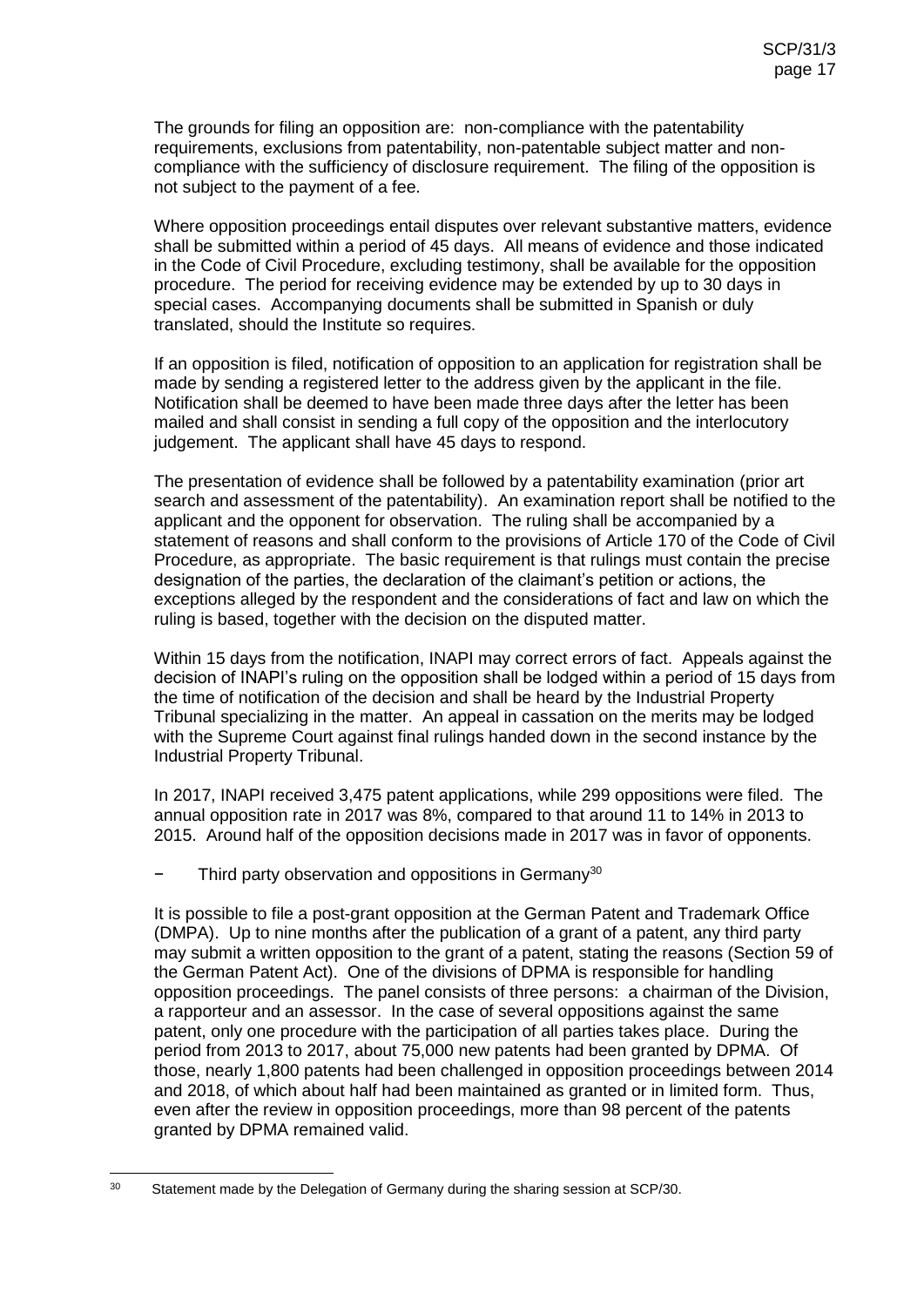In addition, a third party may, at any time during the examination procedure, file a relevant prior art known to him concerning the subject matter of the application, and thus influence the examination procedure as laid out in Section 43(3), second sentence, of the German Patent Act. The third party will not become a party to the proceedings through submissions of the prior art.

Third party observations and post-grant re-examination before the Intellectual Property Office of Singapore (IPOS)<sup>31</sup>

On August 5, 2019, the Singaporean Parliament passed the Intellectual Property (Dispute Resolutions) Bill.<sup>32</sup> Among others, the Bill formalized the third party observation process and introduced a new, binding re-examination process (*ex parte*) that is available post-grant. Those proceedings are aimed at providing cost effective options for third parties to challenge patents and applications in an effort to ensure that only patentable inventions enjoyed patent protection. New Section 32 of the Patents Act provides the third party observations, and new Section 38A relates to the *ex parte* re-examination procedure.

According to new Section 38A, any person may, at any time after a patent is granted, file a request for the Registrar to conduct a re‑examination of a patent. In essence, the grounds for requesting a re-examination are: (i) the claimed invention is not a patentable invention; (ii) the specification does not comply with the sufficiency of disclosure; (iii) the specification contains new matters; or (iv) another patent for the same invention having the same priority date and filed by the same party (or successor in title) exists. A request for re-examination shall be accompanied by the prescribed fee, reasons to substantiate the ground, and any relevant supporting document. Upon re-examination, if the examiner considered that the submitted grounds or any other grounds supported by the submitted document is made out, the examiner must give the patentee a written opinion to that effect. The patentee must respond to the written opinion within the prescribed period. The examiner then prepare a re‑examination report, which will be sent to the patentee. Where the re-examination report contains unresolved objection(s), the Registrar must make an order revoking the patent, which may be an order for the unconditional revocation of the patent or an order that the patent should be revoked, unless, within a specified time, the specification is duly amended to the satisfaction of the Registrar.

#### *Integration of supplementary information from other patent offices*

47. Supplementary information that is otherwise not available to patent examiners, but may be nevertheless relevant to the patentability, may be possessed by other patent offices. These information may include results of search and examination work by other offices on the corresponding applications and any other information associated with the corresponding applications. To improve the validity and timeliness of actions and decisions as well as the completeness of prior art search and examination, some offices have introduced mechanisms to integrate this type of information in their patent grant process.

48. Information about these mechanisms and arrangements, often called work sharing, have been compiled on the dedicated WIPO webpage.<sup>33</sup> During the previous SCP sessions, sharing sessions dedicated to this topic have been held at:

 $31$ Statement made by the Delegation of Singapore during the sharing session at SCP/30 and the Comments received from Singapore in response to Note C.8893 dated July 17, 2019.

<sup>32</sup> Intellectual Property (Dispute Resolution) Bill No: 17/2019.<br> $\frac{33}{2}$  https://www.wipo.int/patents/en/topics/worksharing/

https://www.wipo.int/patents/en/topics/worksharing/.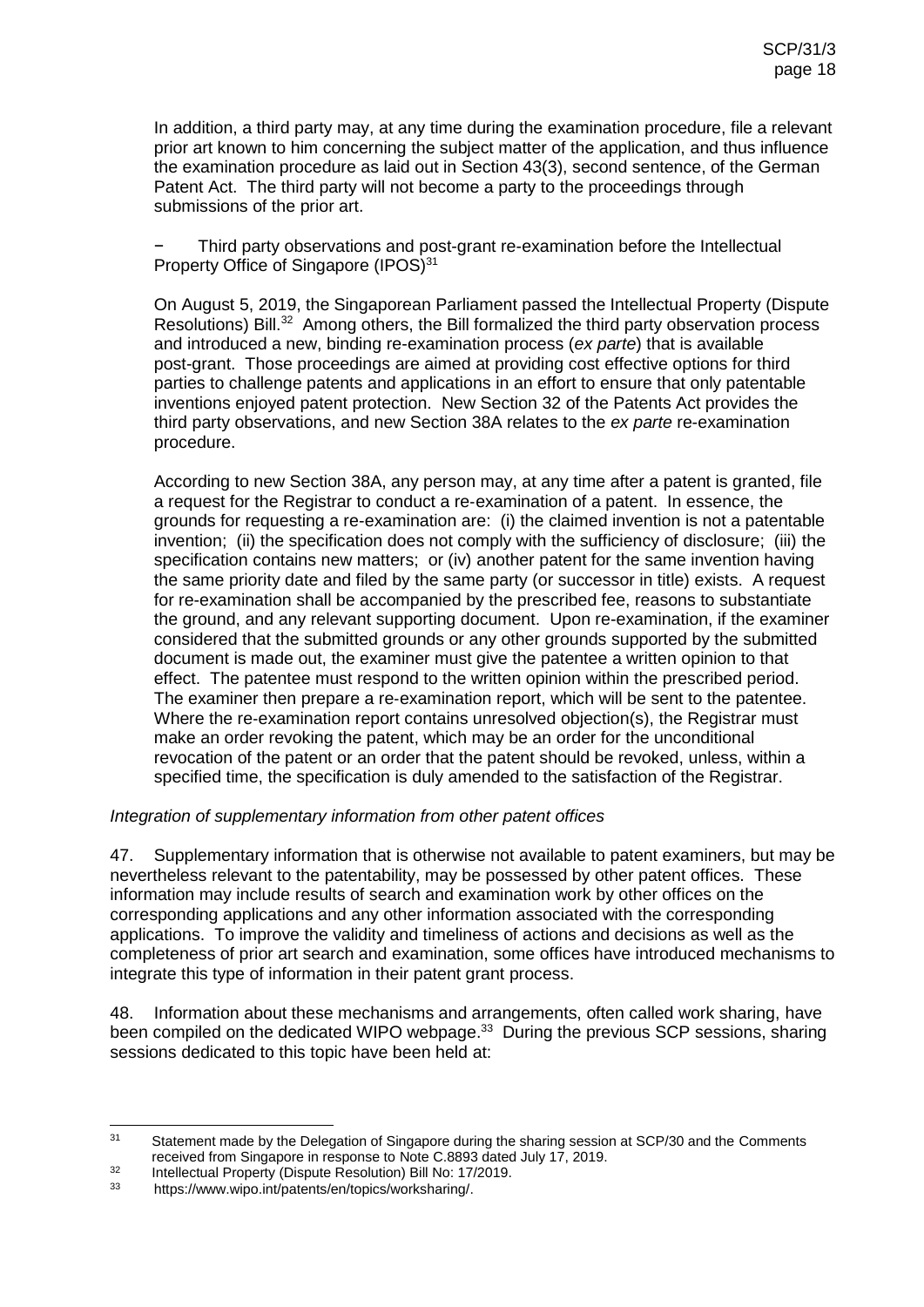(i) Sharing session regarding experiences on international work sharing and collaboration (SCP/21): The Delegations of Australia, China, Ecuador, Germany, Ireland, Japan, Kenya, the Republic of Korea, Spain, the United Kingdom and the United States of America made interventions during the sharing session.

(ii) Half-day information exchange session on cooperation between patent offices in search and examination (SCP/27): The Delegations of Australia, China, the Dominican Republic, El Salvador and Guatemala, Germany, Ireland, Japan, Spain, the United Kingdom and the United States of America presented their respective national mechanisms and arrangements.

(iii) Sharing of experiences by Member States on cooperation between patent offices in search and examination, including sharing of information concerning the corresponding foreign applications and grants (SCP/28): The Delegations of the Czech Republic, the Dominican Republic, Ireland, Japan, Spain, Switzerland, Trinidad and Tobago, the United Kingdom and the United States of America presented their respective national experiences.

All presentations are made available on the WIPO website, and the discussions during those sharing sessions are reflected in the Reports of the respective SCP sessions.<sup>34</sup>

49. The relevant mechanisms and arrangements that have been identified and/or presented in the previous SCP activities are: (i) WIPO CASE; (ii) Patent Prosecution Highway (PPH); (iii) ASEAN Patent Examination Co-operation Program (ASPEC); (iv) European Patent Office Utilization Implementation Project (UIP); (v) International Cooperation for Examination (ICE) service of WIPO; (vi) Support System for the Search of Patent Applications for Central American Countries and the Dominican Republic (CADOPAT); (vii) collaborative search projects; and (viii) other bilateral cooperation between some offices. In this document, information shared during the two sharing sessions at the twenty-ninth and thirtieth sessions relating to the quality of the patent grant process within IP offices is presented below.

Use of CADOPAT<sup>35</sup> in the National Center of Registries (CNR) in El Salvador<sup>36</sup>

There are two substantive examiners (*examinadores de fondo de planta*) in the CNR and a pool of examiners outside the CNR. The substantive examiners conduct: (i) substantive examination; (ii) a second examination in case where observation or administrative appeal is received because of denial (approximately 40% of the cases have a second examination); and (iii) assessment for the incorporation of examination results coming from CADOPAT or from other offices. On average, in the last two years, the burden of substantive examination has been distributed as 65% by the external examiners, 5% by the substantive examiners and 30% by the support of CADOPAT.

<sup>34</sup> The presentations and the Reports of the relevant session are available as follows: (i) SCP/21: https://www.wipo.int/meetings/en/details.jsp?meeting\_id=32102; (ii) SCP/27: https://www.wipo.int/meetings/en/details.jsp?meeting\_id=42307; (iii) SCP/28: https://www.wipo.int/meetings/en/details.jsp?meeting\_id=46439.

<sup>&</sup>lt;sup>35</sup> Through the Support System for the Search of Patent Applications for Central American Countries and the Dominican Republic (CADOPAT), the Mexican Institute of Industrial Property (IMPI) assists search and substantive examination of patent applications mainly filed in the Latin America and Caribbean region. For detailed information about CADOPAT, see the presentation by the Delegation of Mexico at the twenty-fourth session of the SCP at: https://www.wipo.int/meetings/en/details.jsp?meeting\_id=39804&la=EN.

<sup>&</sup>lt;sup>36</sup> Presentation by the Delegation of El Salvador during the sharing session at SCP/29.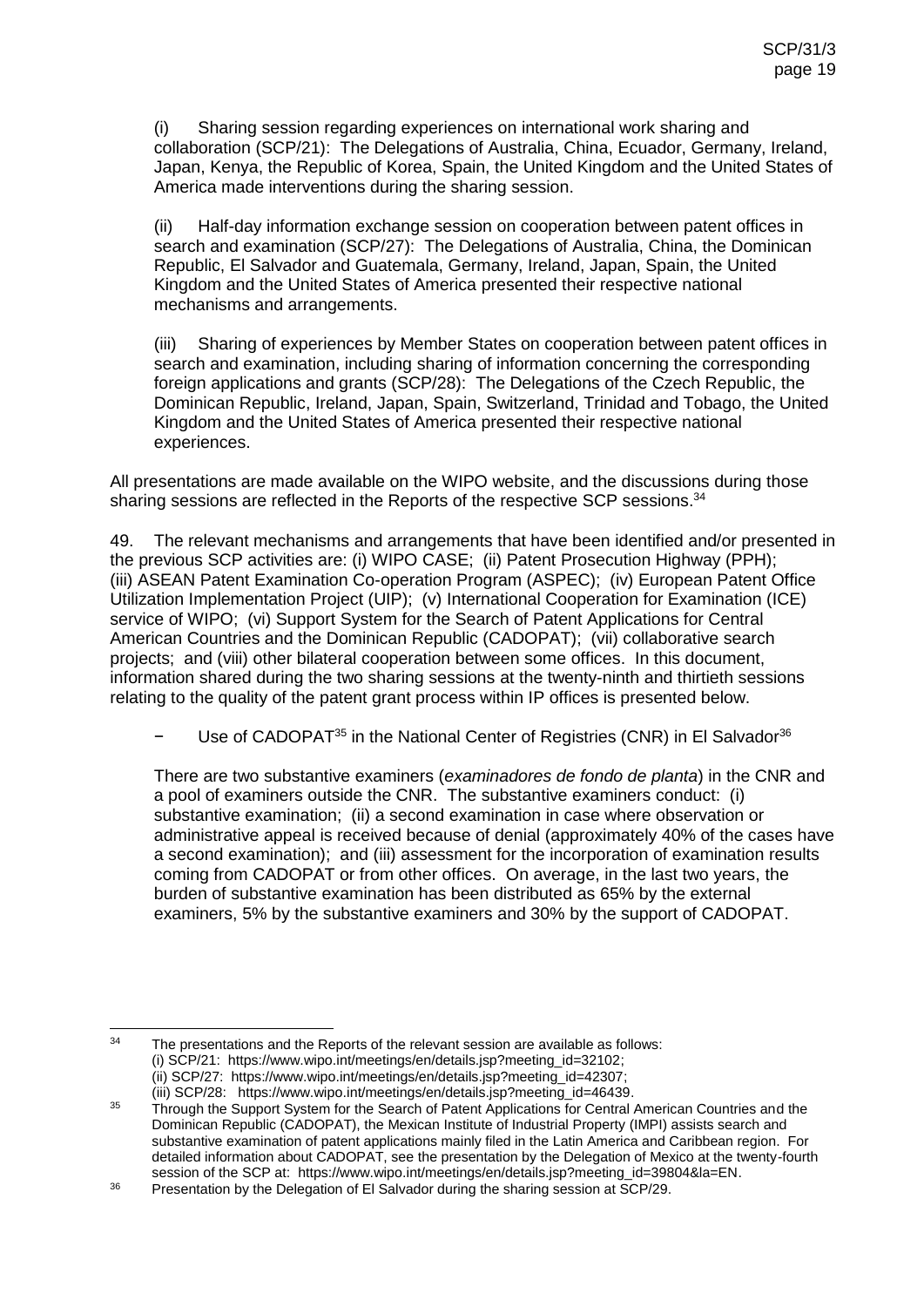Within the framework of CADOPAT, if a patent application filed with the CNR has Mexican priority, the examiner searches an examination report in, and download it from, the CADOPAT platform. If it does not have Mexican priority, the CNR initiates the process so that IMPI will conduct the examination. Due to the workload placed on the substantive examiners of CNR, CADOPAT's support has enabled the CNR to meet its response time, quality and customer satisfaction goals. In addition, CNR shares examination work with INAPI, INPI, ONAPI and INDECOPI, among others.

#### Collaborative search in the USPTO<sup>37</sup>

The USPTO participates in the PCT Collaborative Search and Examination pilot with the IP5 Offices.<sup>38</sup> In addition, it carries out a national collaborative search pilot with the JPO and the Korean Intellectual Property Office (KIPO). 39 The collaborative search pilot allows the examiners in each office to benefit from the possible different search databases available in the other office and the different language expertise of the examiner in the partner office. The initial results from the first phase of the program was promising. An increase in the allowance rate and a lower appeal rate, compared with the applications going through the normal prosecution process, is observed. In the second phase of that pilot, which takes place from November 1, 2017 to October 31, 2020, some changes are made to further streamline the process of communication between the examiners and applicants. The USPTO is also evaluating ways to expand the pilot, including working with other IP offices.

#### − Patent Prosecution Highway (PPH)

In general, the PPH is a scheme enabling an applicant whose claims have been determined patentable/allowable in the Office of First Filing (OFF) or Earlier Examination (OEE) to benefit from the accelerated examination of the corresponding application in another office that agreed to participate in the scheme.

The Intellectual Property Office of the United Kingdom (UKIPO) and the Brazilian National Institute of Industrial Property (INPI) have concluded an agreement to launch a PPH pilot, which has been extended to run until July 31, 2020. The Delegation of the United Kingdom observed that the benefits of the PPH are: (i) it allows a quicker, easier and more efficient examination process; (ii) applicants gain accelerated processing; and (iii) it is easy to set up with agreements with partner offices; and (iv) it provides a good opportunity to work together with other offices.<sup>40</sup> The Delegation of Brazil noted that the PPH project had reduced the amount of examination work, had contributed to the acceleration of examination, and had improved the examination process.<sup>41</sup> PPH agreements can be tailored to specific needs and requirements of each office, such as limiting the field of technology covered and the maximum number of requests that can be accepted per year and/or per applicant. Brazil INPI has concluded PPH pilot agreements with seven offices, the main difference being the technology covered by the agreements. The PPH agreement between UKIPO and INPI Brazil covers applications in the fields of

https://www.wipo.int/meetings/en/details.jsp?meeting\_id=50410.

<sup>37</sup> <sup>37</sup> Statement made by the Delegation of the United States of America during the sharing session at SCP/30. <sup>38</sup> For the latest status of the PCT Collaborative Search, reference is made to the draft report of the twelfth session of the PCT Working Group (document PCT/WG/12/25 Prov.), available at:

<sup>&</sup>lt;sup>39</sup> Further details about the USPTO-JPO Collaborative Search Pilot Program and USPTO-KIPO Collaborative Search Pilot Program are available at: https://www.wipo.int/patents/en/topics/worksharing/collaboration.html.

<sup>40</sup> Presentation by the Delegation of the United Kingdom during the sharing session at SCP/30.<br>41 Statement made by the Delegation of Brazil during the sharing session at SCP/30.

Statement made by the Delegation of Brazil during the sharing session at SCP/30.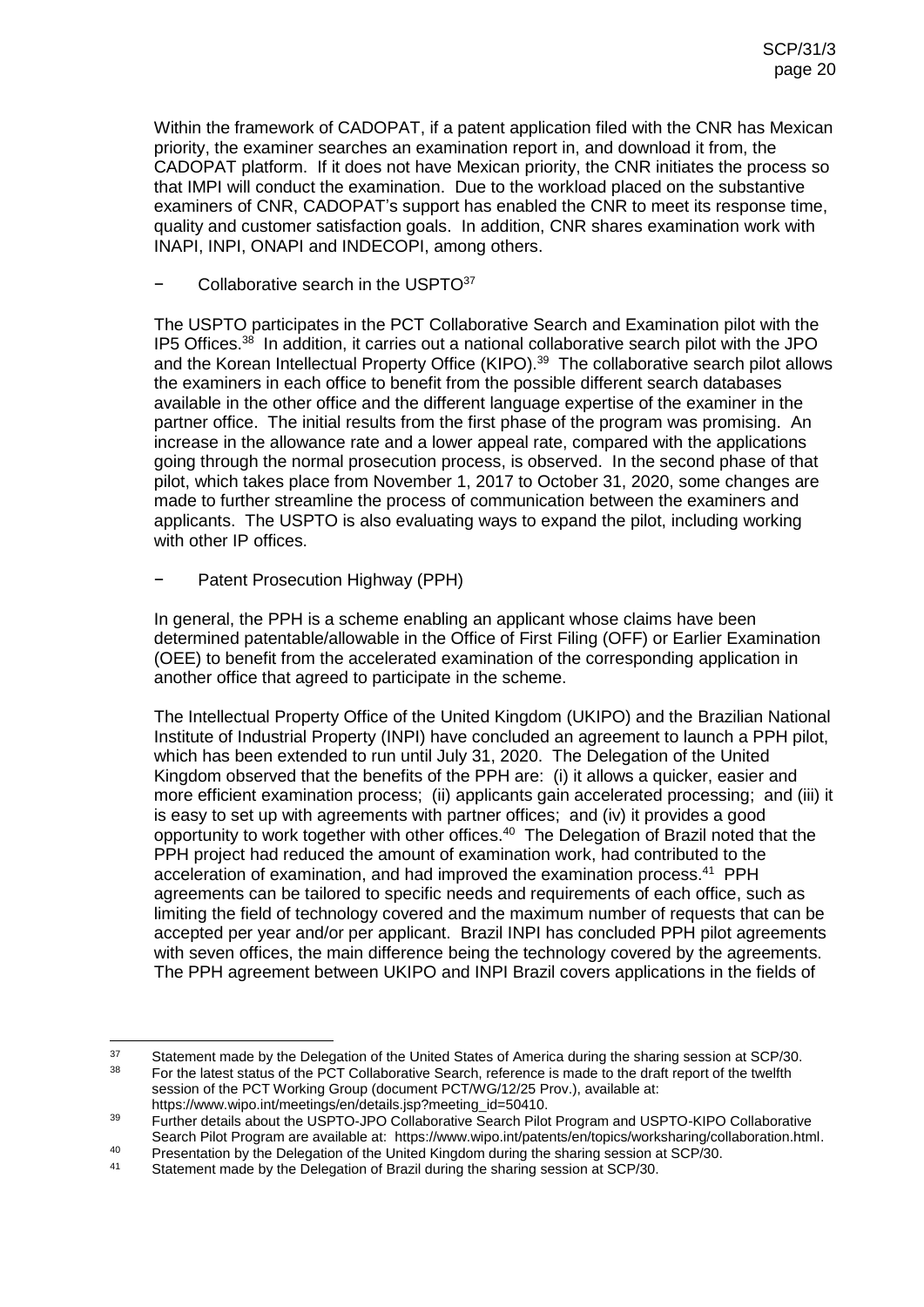biotechnology, electrical engineering and information technology, whereas it excludes the pharmaceutical field.<sup>42</sup>

The EPO concluded PPH agreements with the offices of IP5, Australia, Brazil, Canada, Colombia, Israel, Malaysia, Mexico, Singapore, the Philippines, the Russian Federation and the Eurasian Patent Office (EAPO). $43$  At the end of the third quarter of 2018, the cumulative number of incoming PPH requests are: 5477 from Japan; 4187 from the United States of America; 679 from China; 392 from the Republic of Korea; 132 from Canada; and 90 from Israel. The number of requests from six partner offices are either one digit or zero. The cumulative outgoing requests from the EPO work are: 10,016 to the United States of America; 3,861 to Japan; 2,576 to China; 1,519 to the Republic of Korea; 456 to Canada; 304 to Israel; 258 to Australia 258; and 176 to Mexico. As regards the breakdown of the fields of technology of the applications under the PPH request, ICT, mobility and mechanics, healthcare, biotech and chemistry share approximately the same ratio, i.e. 1/3 each.

In CIPO, 9% of applicants request accelerated examination through the PPH program.<sup>44</sup> Among the PPH applications, the first action allowance rate is 36% (compared with 4% in the cases of regular non-PPH applications). Although the claims contained in the Canadian PPH applications substantially corresponded to those allowable in another PPH partner patent office, non-conformity with the Canadian law is found in 62% of the PPH applications at the first action. Frequent defects noted in the first actions are clarity of claims (58.8%), minor informality (47.4%) and obviousness (18.8%), specification defects (13.1%) and lack of support and lack of novelty (12.0% each).

# *Training of staff*

50. In relation to the optimization of human resources, various types of training activities have been conducted by patent offices for their staff. In particular, various training modalities relating to prior art search and examination have been reported to the SCP. It should be noted that for discussions in the previous SCP sessions in the context of the quality of patents, some Member States already submitted information about training activities in their respective patent office, which is documented in the earlier SCP documents.<sup>45</sup> In this document, therefore, information shared during the two sharing sessions at the twenty-ninth and thirtieth sessions relating to the quality of the patent grant process within IP offices is presented below.

− Spanish Patent and Trademark Office (OEPM) 46

OEPM establishes an annual training plan for its staff each year. The training needs identified by the Heads of each area are forwarded to the Human Resource sector, which prepare an annual training plan to be approved by the Departments and the Union. It is implemented by the Human Resource sector, which draw up the annual Training Report. The efficiency of the training is evaluated by the Heads of the attendees of the training. The Quality Groups analyze the evaluation during the annual review of the Quality Management System in order to improve future trainings.

 $\Delta$ 2 *Idem.* It is reported that INPI Brazil published, on October 22, 2019, a new Resolution, which will enter into force on December 1, 2019. It merges the rules and procedures related to the different requirements under the existing PPH agreements (see https://www.lexology.com/library/detail.aspx?g=758767e2-ed31-4d2b-ba96 cef03966c504).

<sup>43</sup> Presentation made by the Representative of the EPO during the sharing session at SCP/29.

<sup>&</sup>lt;sup>44</sup> Presentation by the delegation of Canada during the sharing session at SCP/30.<br><sup>45</sup> See the sommente submitted by Donmark in desument SCP/17/INE/2, by Pertus

See the comments submitted by Denmark in document SCP/17/INF/2, by Portugal in document SCP/18/INF/2 and by Brazil in document SCP/18/INF/2 Add.

<sup>&</sup>lt;sup>46</sup> Presentation by the Delegation of Spain during the sharing session at SCP/30.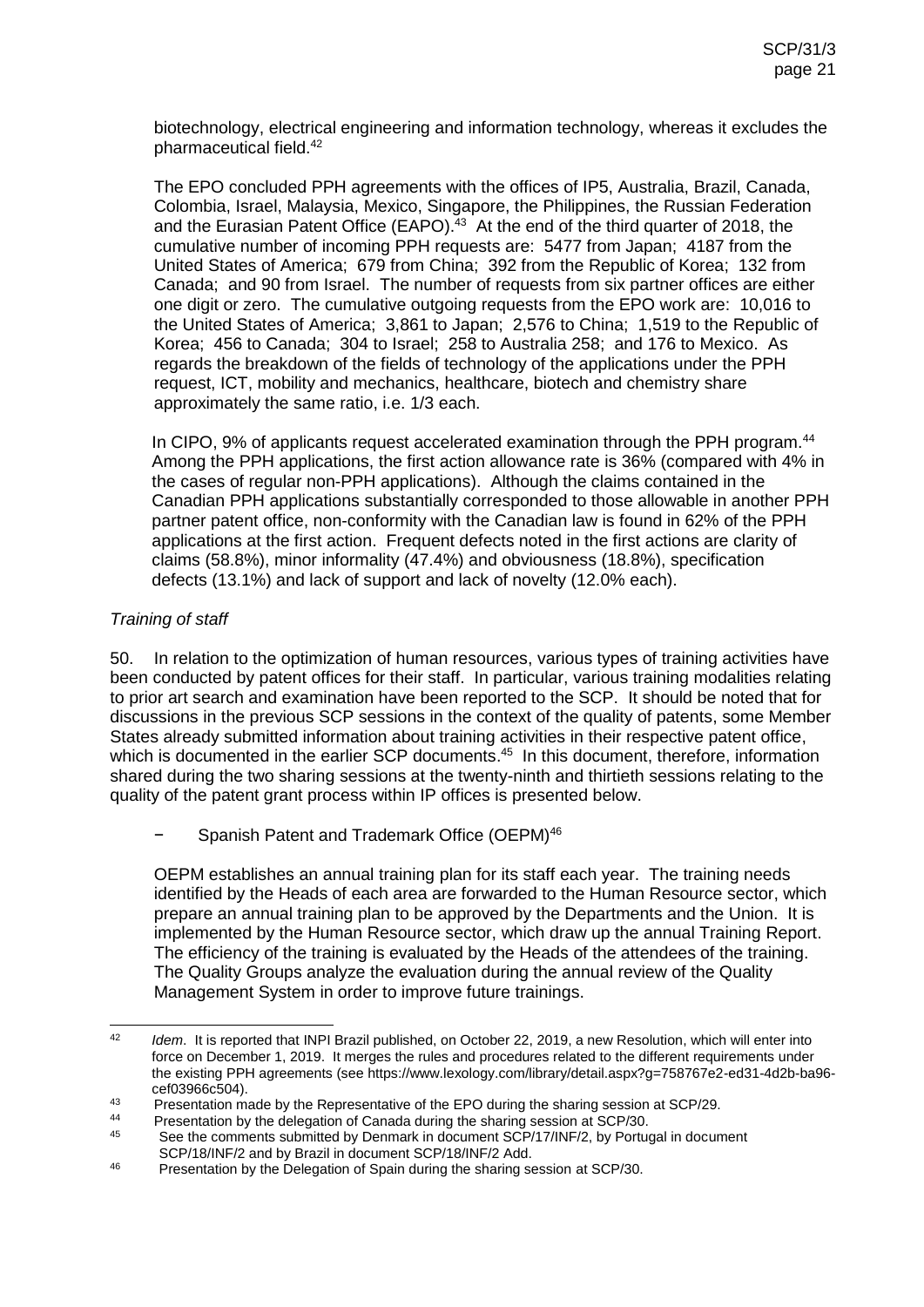## − Examiner trainings in the Intellectual Property Office of Singapore (IPOS) 47

IPOS has in place a robust system to train its examiners, who are given instructions and mentorship to develop their capabilities. In order to maintain knowledge in the technology domain and acquire the state-of-the-art technology, it is supplemented with frequent exchanges and sharing with industrial experts. IP Academy of IPOS covers various topics beyond patent examination, such as IP enforcement, valuation and commercialization.

− Capacity building of patent examiners in the Korean Intellectual Property Office  $(KIPO)<sup>48</sup>$ 

KIPO provides capacity building activities for patent examiners under the Graduate School Program and the International Intellectual Property Training Institute (IIPTI) Program. For KIPO officials, three universities host special graduate programs on intellectual property law. The IIPTI, a sub-organization of KIPO, is a professional institute that provides education on intellectual property in Korea. Since its establishment in 1987, the Institute has offered professional training programs for national and international trainees, including patent examiners. Legal training for examiners include mandatory courses at the various stages of career development: a new examiner training after the recruitment, an examiner training (after four years), a senior examiner training (after seven years) and a trial examiner training (after 10 years). In addition, law courses and practical examination courses are provided. IIPTI also offers technology training to catch up with the latest technology trends and coordinates field trips to enhance in-class learning effects. In 2018, 66 such courses were organized. E-leaning is also provided by the KIPO Academy.

Recruitment and training of examiners in the German Patent and Trademark Office  $(DPMA)<sup>49</sup>$ 

Quality assurance in DPMA begins already with the recruitment of patent examiners. Since autumn 2018, 113 new examiners have been recruited by DPMA, which continues the recruitment in 2019. The German Patents Act specifies that, as a rule, only those who hold a University degree in engineering or science and had at least five years of work experience in one of those fields should be recruited as examiners. Such a requirement is considered to ensure that the examiners could contribute to the examination work with their specific expertise from the very beginning of their careers. The newly recruited examiners receive trainings when they start their work at DPMA. Over a period of three years in total, the participants would be required to obtain essential and profound legal knowledge and learn how to use the IT systems of DPMA. In addition, DPMA trains newly recruited staff in other intellectual property areas, such as trademark or design law, to convey the comprehensive understanding of intellectual property. Such trainings are conducted by judges of the Federal Patent Court and experienced staff of DPMA. At the same time, the daily work of the newly hired examiners is individually supervised by experienced mentors over a period of 18 months. The mentors are available to answer any type of questions new examiners could have.

DPMA also offers optional qualification opportunities for examiners in their further careers. For several years, DPMA has been inviting external lecturers from industry and universities to a "Day of Technology". In such an event held in May 2019, for example, experts from Toyota, Technical University of Berlin and Friedrich-Alexander-University Erlangen-Nuremberg gave lectures to DPMA examiners on AI, smart homes and

 $47$ 47 Statement made by the Delegation of Singapore during the sharing session at SCP/30.

<sup>48</sup> Presentation by the Delegation of the Republic of Korea during the sharing session at SCP/30.

Statement made by the Delegation of Germany during the sharing session at SCP/30.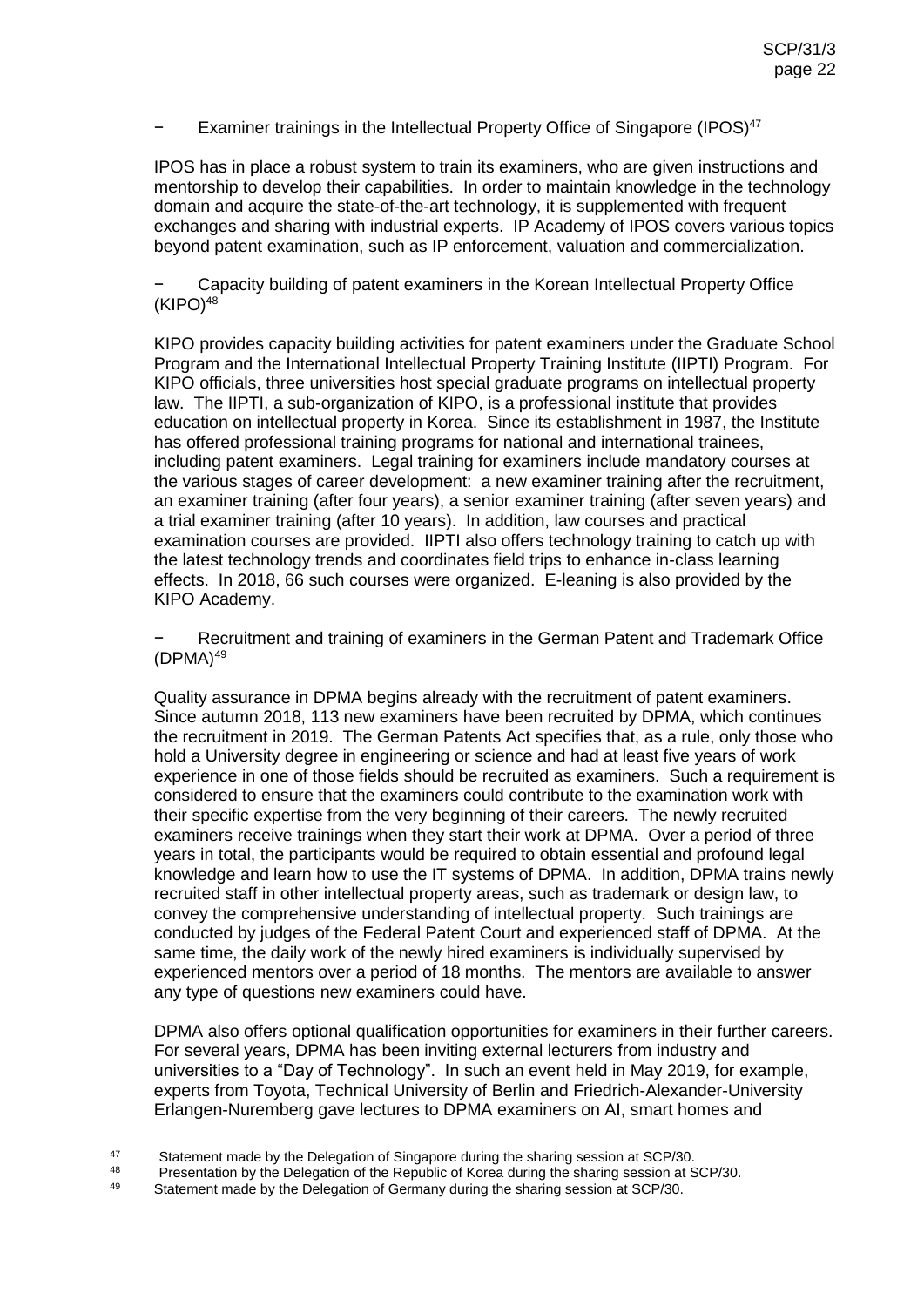autonomous driving. Further, examiners can also attend numerous language courses in Japanese and Chinese. The exchange of examiners with other patent offices allows the examiners to gain further qualifications, which are useful in patent granting process, in particular, in conducting searches.

# − Industrial Property Training Institute under the Czech IP Office<sup>50</sup>

In 1963, the Czech IP Office established its own IP-related educational institution, called the "Industrial Property Training Institute". The institute provides a two-year distance learning program which is designed for professionals in the field of industrial property assistants, patent attorneys, commercial lawyers active in the IP domain, entrepreneurs, research and development experts, students, and the wider public. New employees of the Czech IP Office, including patent examiners, should complete that program. Tutors are mainly employees of the Office or IP experts from other governmental bodies or the private sector. Participants are trained not only about the international, regional and national protection procedures and enforcement of IP rights, but also about the usage of various IP databases, formulation of patent search queries, classification of inventions, IP strategies, IP evaluation and licensing. In the field of patent law, a special attention is drawn to formulation of claims in the technical fields, such as chemical, electric, pharmaceutical and computer-implemented inventions. This study is concluded by the defense of a final IP specialized thesis and by passing the final oral examination on the main subjects. 30 to 45 participants apply for the distance-learning program every year. Patent examiners regularly take part in trainings on the patent grant process with a special focus on search and examination organized by the European Patent Academy for the offices of the EPC Contracting States. They also participate in training workshops or conferences organized by the EPO, WIPO, or other IP offices, dedicated to various patent search and examination elements. In addition, the Office also run a specialized English language course focused on the IP terminology.

UKIPO-CNIPA patent examiner exchange<sup>51</sup>

Under the framework of the bilateral agreement between UKIPO and the China National Intellectual Property Administration (CNIPA), a patent examiner exchange is held annually. It includes case study discussions in a specific technical field and a seminar focusing on new developments about the policy, law and guidelines. The case study sessions revealed that different approaches taken by each office usually gave the same result. Examiners in both offices mostly use the same search strategy. With respect to the inventive step analysis, there is a potential for occasionally giving different results. It was also found that in general, examiners in both offices faced the same difficulties and challenges.

UKIPO considers these exchanges important, since they develop better understanding of differences in the practice of the two offices. They also build competency to better use search and examination reports from another office, and reinforce confidence among the examiners. Similarly, CNIPA observes that deep case study discussions about differences and commonalities between the examination of two offices have improved the understanding of each office's approach to examination, which has boosted mutual confidence and trust.

 $50$ <sup>50</sup> Statement made by the Delegation of the Czech Republic during the sharing session at SCP/30.<br><sup>51</sup> Execontation by the Delegation of the United Kingdom and statement made by the Delegation of the

Presentation by the Delegation of the United Kingdom and statement made by the Delegation of China during the sharing session at SCP/30.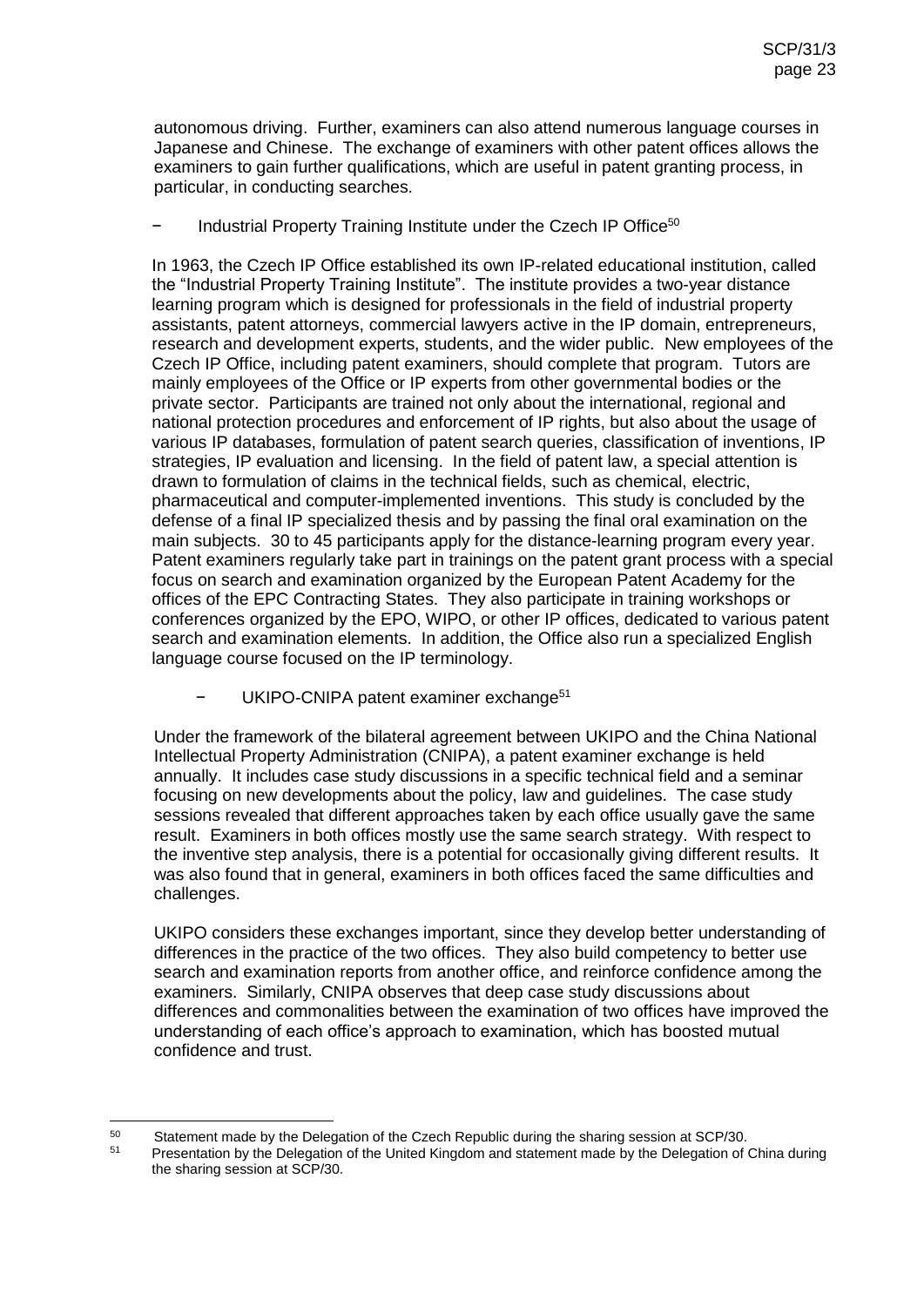Patent examiner training in the National Institute of Industrial Property (INPI) of France<sup>52</sup>

In INPI, each patent examiner has to undergo eight weeks diploma study at the Center for International Intellectual Property Studies (CEIPI) of the University of Strasbourg. In addition, examiners can take EPO courses in various formats, including in e-learning format, and language courses. Following the legislative changes relating to the opposition system and examination of inventive step criterion, the number of patent examiners has increased over the previous years. INPI is planning to organize trainings relating to the opposition system with the assistance of the EPO and other institutions. Furthermore, internal guidelines will be reviewed, and e-learning modules will be created internally, in order to help capacity building of examiners.

# *Tools and infrastructures*

51. As already mentioned earlier, IT tools and platforms that assist prior art search and examination are reported by some offices.<sup>53</sup> They not only provide prior art search functionality but also allow access to search and examination reports and legal status information, enable file inspection or international sharing of patent information and data. Within the SCP, information about platforms and tools used by patent offices for sharing information relating to search and examination was collected through the Questionnaire. Since the responses to that Questionnaire are summarized in the earlier SCP document,<sup>54</sup> they are not reproduced in this document. In addition, some earlier submissions to the SCP also provide detailed information about such tools and platforms.<sup>55</sup>

Digital processing in DPMA<sup>56</sup>

During patent examination, the examiners of DPMA work exclusively with an electronic file. Implementation of electronic workflow that controls the process enables a uniform and orderly procedure. The electronic file also accelerates the examination procedure and contributes to a high level of quality.

52. In many actions involved in the patent grant process, what has been done in the paper form and transmitted physically is now replaced by the digital form and digital transmission. Digitization of patent data has brought opportunities for patent offices to retrieve, recompile and re-process such data for their specific needs and purposes.

− Access to Relevant Prior Art Initiative in the USPTO<sup>57</sup>

The USPTO's internal Prior Art Initiative is aimed at leveraging electronic resources to retrieve information (for example, prior art search reports and other information) from relevant sources, including related U.S. applications, counterpart foreign and PCT applications. The Initiative targets to automatically import such information into the file wrapper of a U.S. patent application under examination at the earliest point in time. It is expected that this would potentially reduce applicant's burden under the duty of disclosure in the US law.

<sup>52</sup> 52 Statement made by the Delegation of France during the sharing session at SCP/30.<br> $53$  See paragraphs 29 and 40 with respect to IMPL and OMPIC, respectively.

<sup>53</sup> See paragraphs 39 and 40 with respect to IMPI and OMPIC, respectively.<br>54 See degument SCR/37/5 Bay, paragraphs 47 and 48 and the Annay.

 $^{54}$  See document SCP/27/5 Rev. paragraphs 17 and 18 and the Annex.<br> $^{55}$  Est example, see the submission by Prazil reproduced in document 6

<sup>&</sup>lt;sup>55</sup> For example, see the submission by Brazil reproduced in document SCP/18/INF/2 Add.<br><sup>56</sup> Statement mode by the Delegation of Cermany during the ebering seesien at SCP/20

<sup>&</sup>lt;sup>56</sup> Statement made by the Delegation of Germany during the sharing session at SCP/30.

<sup>57</sup> Presentation by the Delegation of the United States of America during the sharing session at SCP/29 and statement made by that Delegation during the sharing session at SCP/30.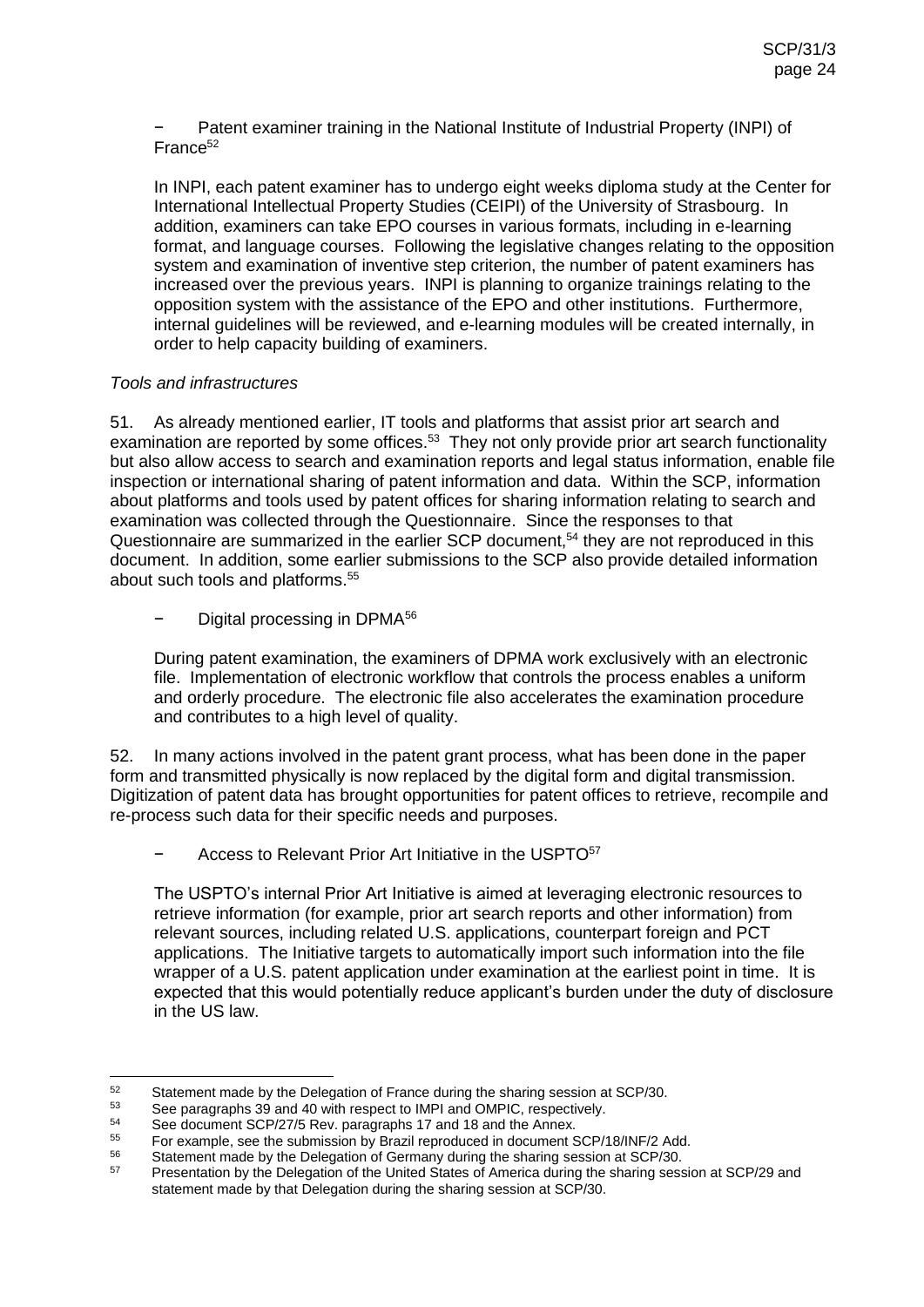At the project research phase, various data sources, such as Global Dossier, Common Citation Document, Patentscope, USPTO internal IT systems etc. were evaluated, and more than 400 application cases were reviewed to consider effects of importing prior art information on prosecution and on examination. The first phase of the project began in November 2018 with a targeted release to certain Art Units. The initial phase has been expanded to eight additional art units which include at least one art unit from each of their Technology Centers. During the first phase, importation of citations is limited from immediate U.S. patent applications to certain pending continuing U.S. applications for consideration by the examiner. A list of imported citations (Master Reference List (MRL)) will be printed on the face of any patent that issues from the continuing application with a new indicator.

Examiners must consider all documents imported from the parent unless they were not compliant with U.S. requirements in the parent application (e.g. no copy filed). Information in the MRL will be considered to the same extent as information submitted by the applicant on an Information Disclosure Statement. When applications are entered into the Relevant Prior Art Initiative, the relevant applicants are informed accordingly and a notice of imported citation is sent to the applicants. As a next step, the USPTO plans to expand the rollout to all examiners and import prior art citations from additional sources, such as counterpart foreign applications and PCT applications.

53. The development of digital technologies and deployment of electronic services have brought a new approach in handling patent matters in patent offices. Patent offices have already started to use artificial intelligence (AI) technology to facilitate office administration and delivery of their service, including in the patent grant process. Rospatent, for example, uses AI in order to carry out the patent examination and automatic translation of applications.<sup>58</sup> More examples about the use of AI in the patent office procedures are found in document SCP/30/5.

54. In general, guidelines and manuals indicate how the relevant law is applied in the patent office practice. When new technology emerges, it often raises questions about practical application of the patentability criteria to inventions from such technical field. In some offices, measures have been taken to clarify those questions.

− Initiative of the JPO on enhancing the quality of patent examination for emerging technology<sup>59</sup>

The JPO has taken several measures to address quality of examination in the emerging technologies, in particular, AI and Internet-of-Things (IoT). First, new case examples in the fields of AI and IoT have been included in the Patent Examination Guidelines and Handbook in 2016, 2018 and 2019. 33 case examples from various industry fields, which are easy to understand even for non-AI experts, are prepared to clarify the examination standard in these technologies. The case examples address the issues such as the disclosure requirement and inventive step analyses of inventions relating to AI and IoT. $60$ Second, the JPO created a cross-sectoral examination team for IoT inventions in order to ensure the reliable examination in all fields of technology. Third, the JPO created a new patent classification on IoT, i.e., ZIT. Since the IoT technology may be relevant to a number of different industry sectors, such a cross-sectoral classification may facilitate access to patent information relating to IoT.

<sup>58</sup> 58 Statement made by the Delegation of the Russian Federation during the sharing session at SCP/30.

 $^{59}$  Presented by the Delegation of Japan at SCP/30 during the sharing session.

Annex A of the Examination Handbook for Patent and Utility Model.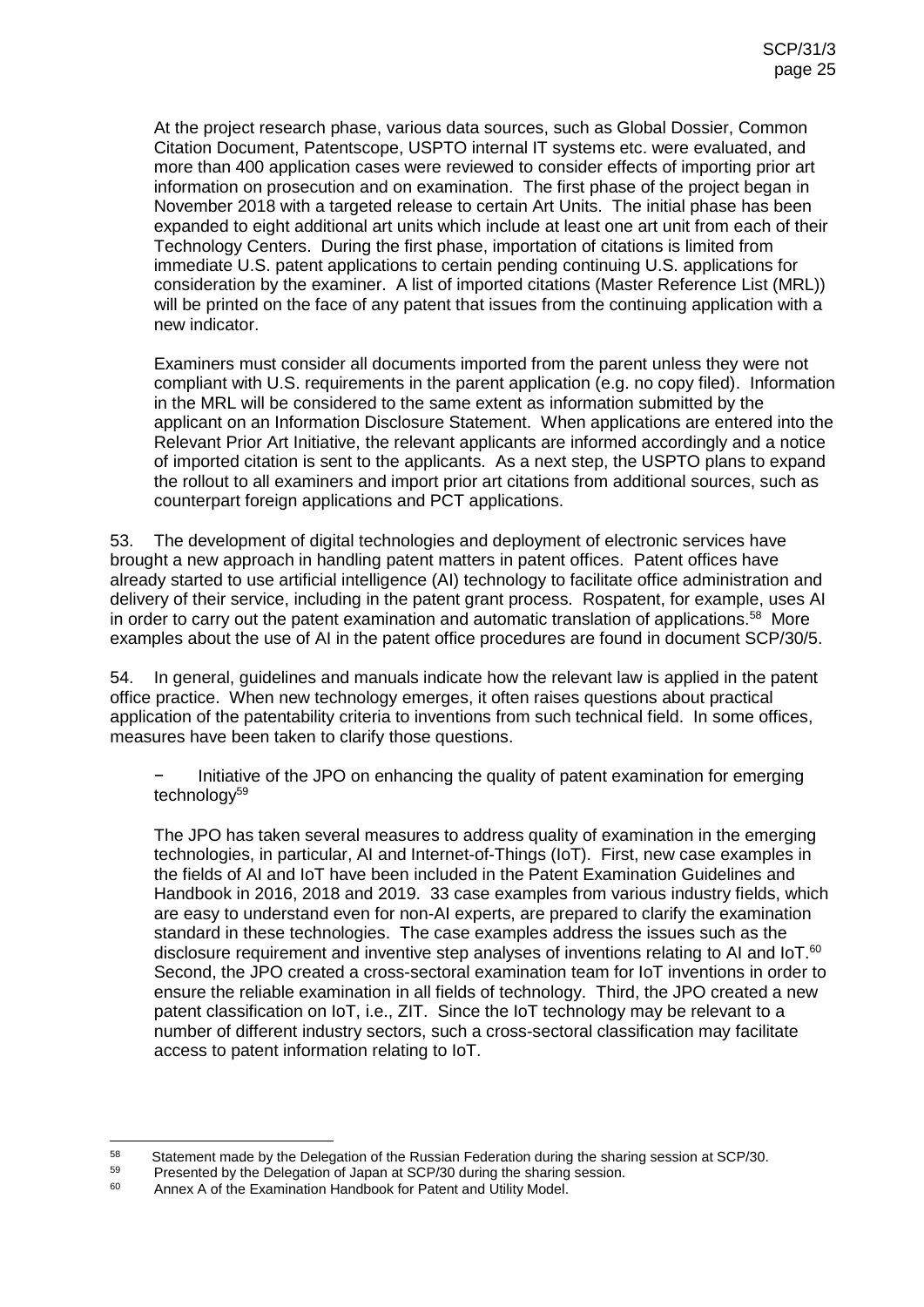#### *Quality management systems*

55. Examples of the quality management systems used in some patent offices are introduced in the following paragraphs. It should be noted that the quality management systems of some patent offices are already described in the earlier SCP documents. Document SCP/17/INF/2 describes the quality management systems in the offices of Denmark and Germany, and document SCP/18/INF/2 provides relevant information relating to the offices in France, Portugal, the Russian Federation and Spain. The quality management system in the USPTO is described in document SCP/17/10. In this document, information shared during the two sharing sessions at the twenty-ninth and thirtieth sessions relating to the quality of the patent grant process within IP offices is presented below.

Quality management system in the Canadian Intellectual Property Office (CIPO)<sup>61</sup>

From the viewpoint of the institutional structure, CIPO's multi-disciplinary "Quality Group" resides in the Patent Services and Standards Division under the Patent Branch. The Quality Group reports monthly to the Patent Management Committee, which provides the executive oversight of CIPO's quality program. The Quality Group works closely with nearly every aspect of CIPO's work, including administration, examination, patent classification and training.

To deliver high quality patent rights, the Patent Branch maintains an effective quality management system that is designed to deliver continuous quality. To ensure patent quality, CIPO measures the quality of its products (examination reports, office letters, search records, quality assurance/quality control reports), processes (timeliness, inventories, internal and external audits) and services (surveys and feedback).

Quality control occurs before the work products leave the office. Its aim is to identify and correct defects before the product is delivered to clients. On the other hand, quality assurance occurs after the product has left the office. Its focus is to identify the trend in non-conformities with the norms and standards, and to try to take corrective actions to prevent future occurrences of mistakes. For the quality control of national and international products, supervisors control certain percentages of work products according to a predetermined list of questions. The reports of the results are utilized for continuous improvement of quality, such as implementation of additional trainings, improvement of examination tools, update of quality control questions and investigation into any inconsistencies. In respect of patent examination reports, CIPO carries out quality control of approximately 25% of the reports that go out of the office. The level of quality control depends on the volume, as even up to 100% is possible in certain areas of technology with low volume.

CIPO's quality management is certified by ISO 9001:2015, which defines the standard criteria for quality management system based on principles of consistency and meeting customer requirements and continuous enhancement of quality. As part of maintaining the ISO certification, CIPO undergoes regular internal and external audits. Maintaining this internationally recognized standard sends an important message to CIPO's clients and stakeholders of its commitment to the quality of the Canadian patent system.

CIPO documented over 180 processes across examination and administrative divisions. For example, one documented process would be the process to examine a voluntary amendment received on an application. The documentation for each process involves

<sup>61</sup> Presented by the Delegation of Canada during the sharing session at SCP/30.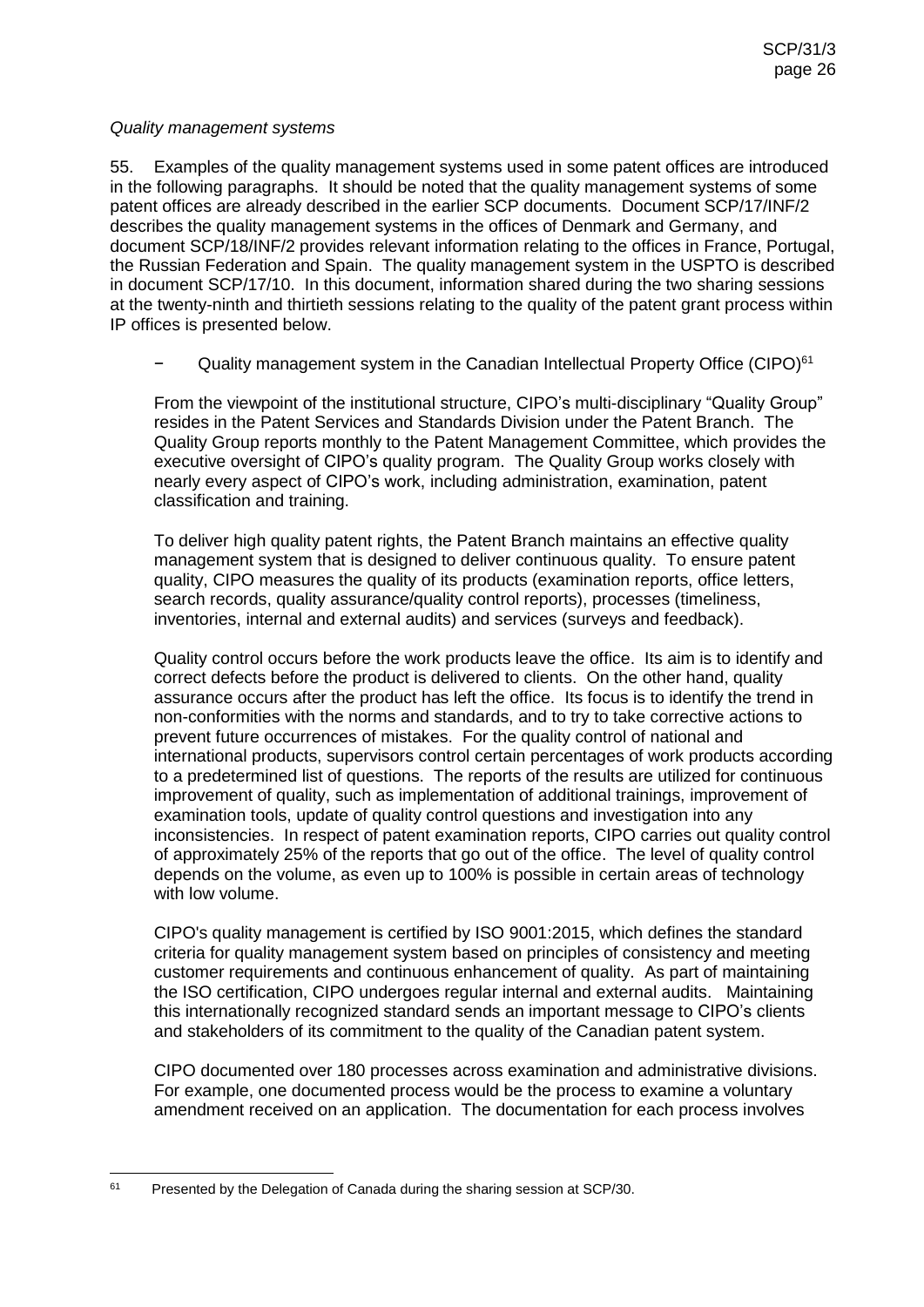detailed process flow charts and work instructions. Although these process flow charts are not an ISO requirement, CIPO experienced that they help ensure employees' understanding of what actions are expected at every step in the process. Timely grant of patents is one of the quality criteria. Performance targets have been set for the periods between a request for examination and a first action, the period required for the subsequent actions and for the grant of a patent.

A comprehensive client satisfaction survey is conducted every three years to measure client satisfaction and set a baseline to assess progress in the quality outputs. An online feedback mechanism, a Patent Quality Summit and Patent Quality Conversation webinars help CIPO to engage directly with stakeholders. In response to the client feedback, a Patent Examination Interview Service has been established.

Quality management in the Spanish Patent and Trademark Office (OEPM)<sup>62</sup>

In the OEPM, search reports, written opinions and examination reports are produced with respect to national applications and PCT international applications under its capacity as the International Search Authority (ISA) and the International Preliminary Examining Authority (IPEA). The control of the quality of the products at the Patent Department is carried out prior to the dispatch of these products and after the dispatch. As regards the control before the dispatch, all reports are submitted to the Heads of Technical Sections, who have the possibility of modifying them or return them to the examiner for reprocessing. An IT system called ALFA is used not only for quality review but also for monitoring the timely issue of the reports with its alert system. In addition, Dataware Reports assist Heads of Technical Sections to control backlog. The Administrative Section and the Documentation Section are also involved in the control prior to the dispatch in terms of formality and documentation checks, respectively.

For the control after the dispatch, a review of representative samples of the reports through the checklist is conducted. The Heads of Technical Sections evaluate every aspect in the checklist, the results are analyzed by the Quality Management Groups, and improvement actions are taken. Feedbacks from users, both through the official and informal channels, are also analyzed to formulate the improvement actions. It may be extracted from complaints as well as meetings and joint activities with users' associations, universities, technology transfer offices, and companies. In addition, OEPM has a Service Charter with a commitment of responding 80% of complaints within 15 working days, and within 19 days for the rest.

Quality management in the UKIPO<sup>63</sup>

UKIPO employs 95 senior examiners, 76 examiners and 150 associate (trainee) examiners, divided into 23 Examination Groups.<sup>64</sup> The relatively high number of junior examiners reflects the considerable recruitment over recent years, which in turn requires continuous focus on quality. UKIPO has deployed different mechanisms to ensure that the processes lead to high quality patent rights with a high presumption of validity. It considers that, in addition to the quality of the patent itself and the quality of the internal patent grant process within IP offices, the quality of the customer service/journey is of equal importance. In that light, UKIPO plans to do more work in developing new ways of monitoring quality of its customer service.

 <sup>62</sup> Presented by the Delegation of Spain during the sharing session at SCP/30.<br><sup>63</sup> Presentations mode by the Delegation of the United Kingdom during the sha

<sup>63</sup> Presentations made by the Delegation of the United Kingdom during the sharing sessions at SCP/29 and SCP/30.

<sup>64</sup> Data from August 2018.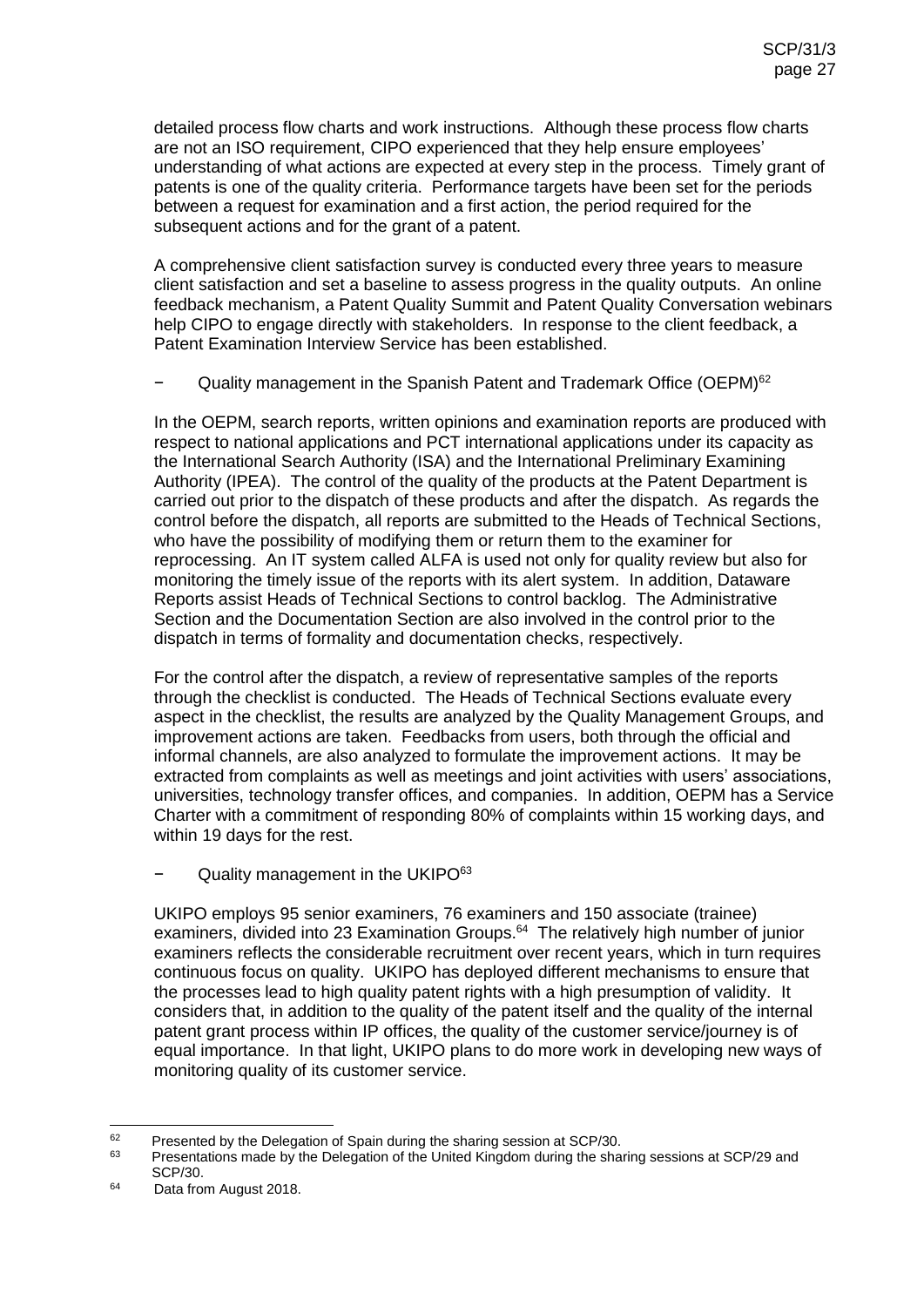The IDQA process is the UKIPO's quality assurance process. It provides basic metrics for a quality of patents, with a target to ensure that 90% of the actions are fit for purpose. UKIPO randomly samples about 1.5% of case actions and have defined criterion against which to assess the quality of those actions. The IDQA process also applies to the formalities administrative actions.

Before a case can be sent to grants, it has to be reviewed by another examiner. Previously, senior examiners could select a case to grant selectively. Although the second-pair-of-eyes process has been rolled out across the Examination Groups, it is still under development. While the results so far are encouraging, it is potentially very resource intensive.

The IDQA assurance process requires determining whether the correct procedures were followed and whether legal requirements have been met. Reviews are carried out on a statistically significant portion of the work. The process, therefore, enables UKIPO to monitor the performance of the office as a whole, and determine what proportion of patents meet legal requirements. Furthermore, the quality management system is linked to other processes within the office. If a recurring issue is identified, this can be fed into training or guidance to prevent further issues arising. The criteria for evaluating an examiner action is a reflection of the guidance which is provided to the examiners in the work manuals and training courses. The examiners will, therefore, know what is expected of them when they perform an action at any stage of the process. For prior art search, cases can be assessed based on, for example, search strategy, classification areas and citations found. For examination, consideration could be given to whether the correct objections have been made or maintained, timeliness and whether adequate use of reports from other offices have been made etc. Once the cases are reviewed by an assessment panel, a report highlighting any recommendations to the Examination Divisions is issued.

Outside of the formal IDQA process, there are a number of other ways in which UKIPO works to ensure high quality of its patent granting process. Trainee examiners have all of their work revised by a senior examiner before it can be issued to customers. Heads of the Examining Groups will also monitor the quality of the work done by their examiners, and will use that to inform performance discussions with their team members. Quality Circles are informal meetings within Examining Groups, in which free discussion of issues and approaches between examiners is encouraged. UKIPO also run internal Practice Forum to search new aspects of examination practice so that it can continuously improve and change processes. To keep examiners up-to-date in their knowledge of law, practice and technology is crucial to ensuring high quality patent grants. Consequently, they undergo significant amounts of training both when they first join the office and throughout their career.

Outcomes of the quality assessment process provide opportunities for rectifying issues and for continuous improvement by identifying (i) any trends in the issue; (ii) training needs; and (iii) best practice. This will lead to improved service for the UKIPO customers. UKIPO also work constantly with other IP offices to share and learn best practices. The patents pre-grant process in UKIPO is ISO 9001:2015 certified. In Examination Groups, for example, LEAN has been a useful tool in the effective management of workload during peaks in demand in particular subject areas.

UKIPO has a dedicated IPO customer feedback unit. It also meets regularly with representatives of stakeholder associations at the UKIPO's quarterly Patent Process Working Group. In view of developing a new quality metric which takes customer perception into account, the UKIPO is working on the introduction of a new method of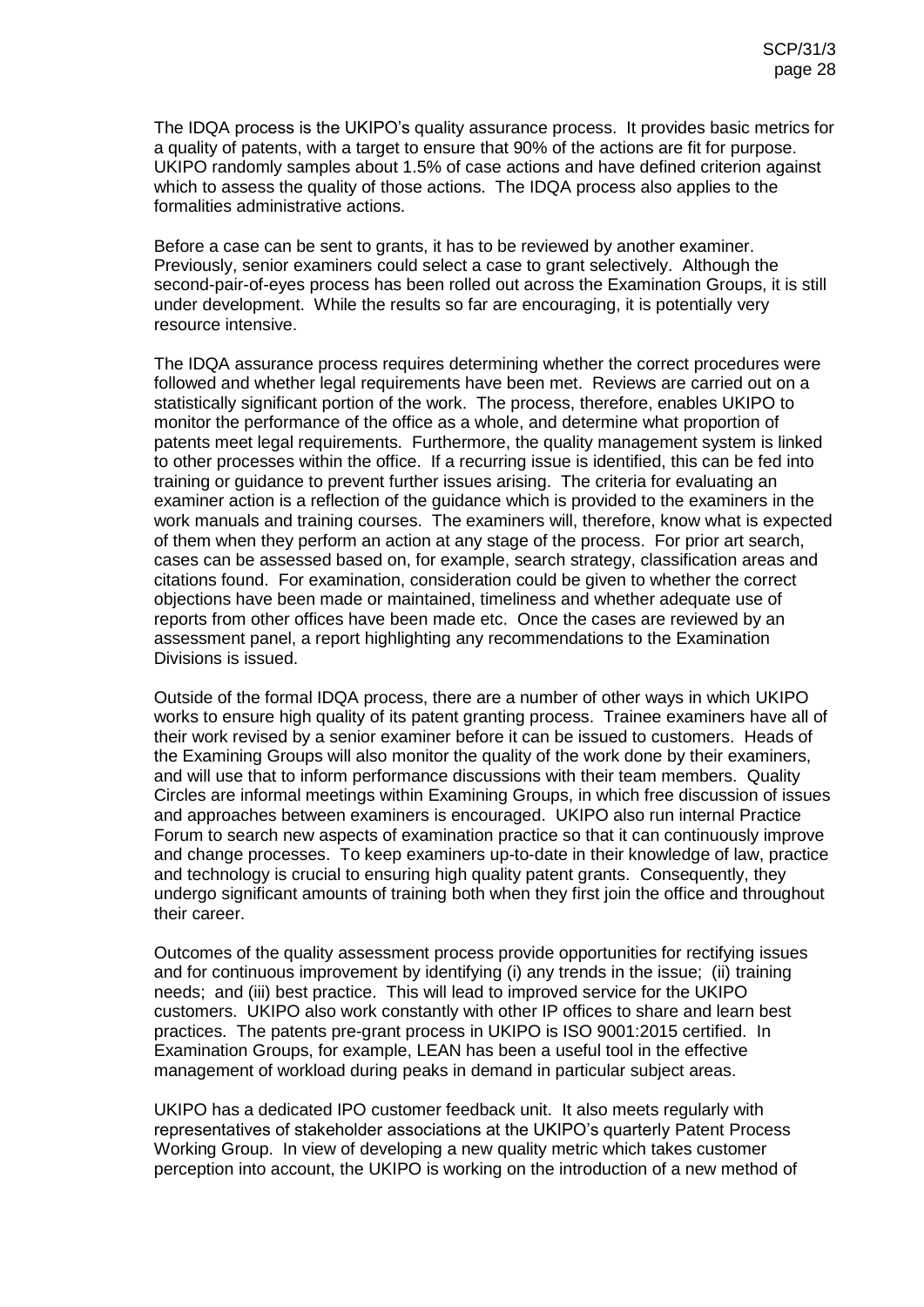measuring customer satisfaction for its quality management. The current method is a telephone survey with a few questions, carried out twice a year. Responses are collected from 200 customers per year. However, the telephone survey is resource intensive, and is limited to high-level questions. It was also observed that while the Office's performance consistently exceed the target, the information gathered is limited in its ability to inform areas for improvement.

A proposed new method is a digital survey emailed to all customers on a quarterly basis. The link to the survey page is also embedded in correspondences, email signatures and digital services. It also includes detailed service-specific questions. The new method, however, introduces a risk that responses will be more candid and critical, because the element of politeness in person-to-person telephone interview has been removed. A pilot survey was sent to 6,596 email addresses in March 2019. In total, 541 responses were received, which could mean that five times more responses than the telephone survey could be collected.

The overall satisfaction score achieved in the digital survey was 8.52 (out of 10), which was slightly lower than the score, 8.75, achieved in the telephone survey. The difference in the scores may be due to reduced interviewer bias, more timely engagement and a wider target population of the digital survey. The digital survey also allowed the UKIPO to identify the areas of its service with lower satisfaction scores and why. This helps the Office to focus its improvement efforts on those problematic areas. The pilot also revealed that there are certain number of customers started but did not complete the survey or opted out, and 5,800 ignored the email invitation. How to improve the customers' engagement is an issue identified for further improvement of the digital survey.

− Cuality management system of the Swedish Patent and Registration Office (PRV)<sup>65</sup>

Since 2007, the PRV has had an ISO 9001 certification on quality management. Its work on quality includes steps such as peer controls of first written opinions and annual quality checks. PRV also has a number of patent experts who follows the new case law from both the Swedish Patent and Market Courts and the European Patent Office (EPO) in their respective technical and legal fields. Those patent experts, among other things, check all potential rejections of applications as well as all intensions to grant. Further, a new role called "search expert" has been created in PRV. Those experts evaluate new databases and examine new search tools to establish a best practice. Since best practices could be different depending on the technical field, there are two search experts at each of six technical units. That system has been well received by examiners, who have shown increased interest in trying new search strategies.

Quality assessment and control in patent search and examination at the Intellectual Property Office of Singapore (IPOS)<sup>66</sup>

The quality management setup of IPOS is an iterative model with four steps, and typically, it starts with the policy setting as well as the setting of quality objectives by the IPOS management. This in turn guides the training of staff, the organization of the staff to perform the work and accruing of resources. The resources are used in IPOS's work, including the processing of patent applications, which has inputs from users of the patent system, and outputs in the form of reports and granted patents. The important aspect in the process is the procedures for checking the quality of IPOS work in order to ensure that they meet the policy and quality objectives. These checking processes generate data on quality, which can be used for managing quality. In case any adjustment is necessary, the

<sup>65</sup> <sup>65</sup> Statement made by the Delegation of Sweden during the sharing session at SCP/29.<br><sup>66</sup> Presentation by the Delegation of Singapers during the sharing session at SCP/29.

Presentation by the Delegation of Singapore during the sharing session at SCP/29.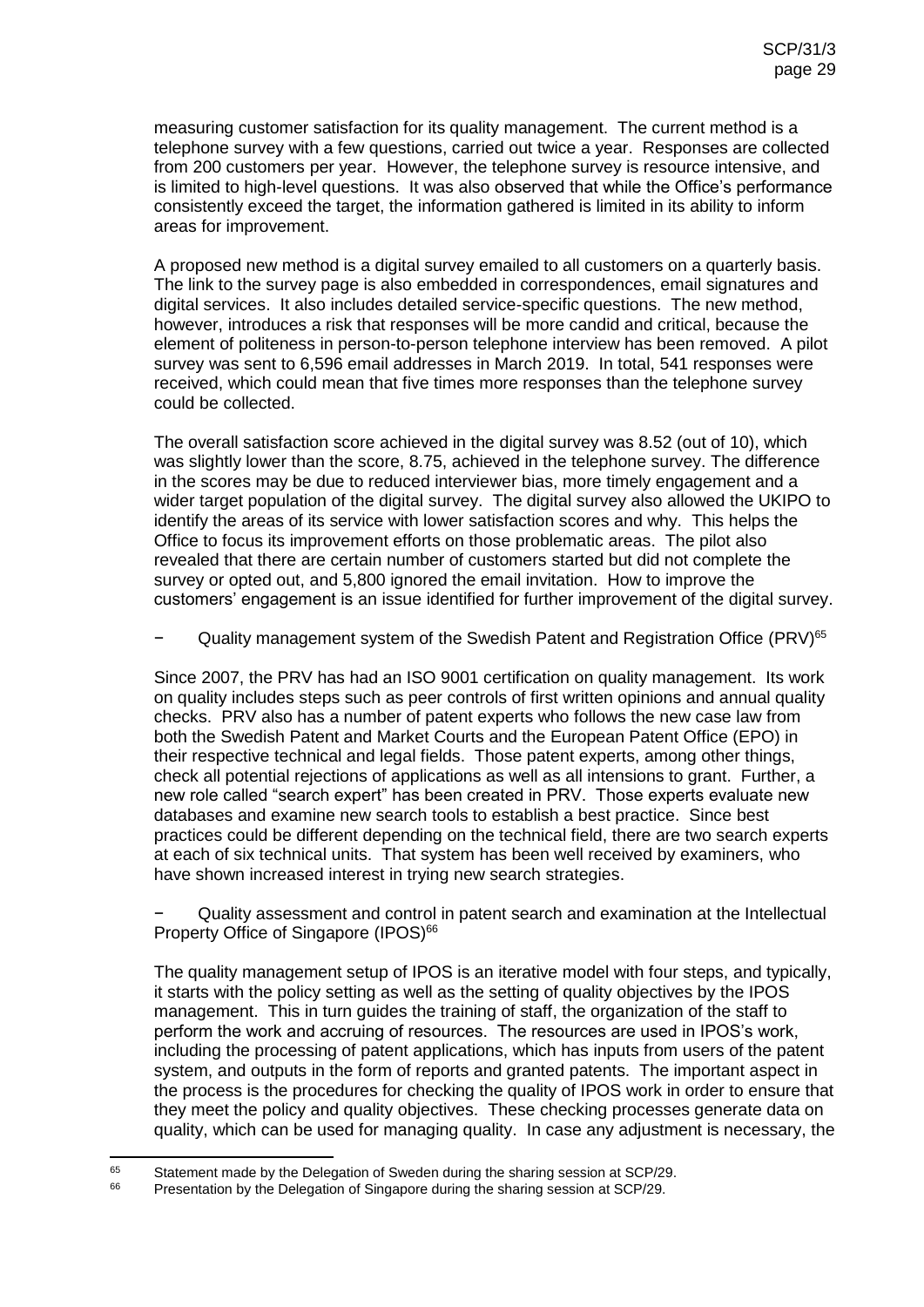quality cycle starts again. The users of the patent system interact with IPOS in two ways: (i) providing customer feedback on IPOS work product; and (ii) involved in the quality objective setting process through consultations. With those efforts, IPOS has achieved recertification to the ISO 9001:2015 standard.

The patenting process in IPOS can be broadly split into three stages: the formality examination stage; substantive search and examination of the application; and notice of decision. At the formality examination and notice of decision stages, formalities checking procedures are put in place to ensure that all particulars relating to the patent application are as accurate as possible. In the search and examination stage, both a quality control process and a quality assurance process are set up. In all the three stages, processes for customer feedbacks on the quality of the IPOS work products and services are integrated.

In relation to search and examination reports, quality of the reports pertains to validity and reliability of the reports. In the case of examination, it is considered valid if there is a correct interpretation of the law by the examiner and a logical application of the law to arrive at a sound decision, which must be clearly communicated to the customer. Examination is reliable if it applies a consistent approach based on a transparent set of guidelines, and the considerations for arriving at the decision have been documented to show that the guidelines have been followed during the examination.

To that end, IPOS set up a quality control process, which consists of three sub-parts, namely, the search team discussion, internal documentation and quality check. In addition, a quality assurance process has been put in place. It primarily functions as an internal audit to determine whether or not the quality control process is in fact functioning as it should. To implement these processes, each Examination Division has a core Quality Group, which consists of a Division Leader and two or three supervisors. The Quality Groups implement the quality control process. Furthermore, a Quality Division was created recently to implement the quality assurance process. It focuses on quality aspects of the work across the Examination Divisions.

Regarding the quality control, the search team discussion is applied primarily in situations where there are no prior search results for a particular application. The team comprises of a main examiner, a buddy examiner and a supervisor. The main objective of the search team discussion is to develop a search strategy to be applied by the main examiner. During the search and examination process, in addition to a search report and a written opinion, the examiner prepares an internal documentation in the form of quality reporting. The internal documentation includes all important information pertaining to the application, including prosecution history of corresponding patent family members, key words and classification for search, search strings etc. It serves as a reference for the examiner's subsequent actions, for supervisor's control and for another examiner if the file is transferred. The last stage, quality check, is performed by the supervisor, and in case of non-conformity, the file is sent back to the examiner with his/her feedback.

As to the quality assurance process, it involves a random sampling of all work products of examiners. Sample reports are reviewed by quality assurance examiners who determine whether or not the quality objectives have actually been met. The data generated through the check is shared with the Examination Divisions on a quarterly basis for their improvement. The Quality Division also seeks feedback from examiners about any areas that lack guidance. Applicants can provide feedback to IPOS through a complaints procedure, a satisfaction survey (twice a year) and other direct engagements with IPOS.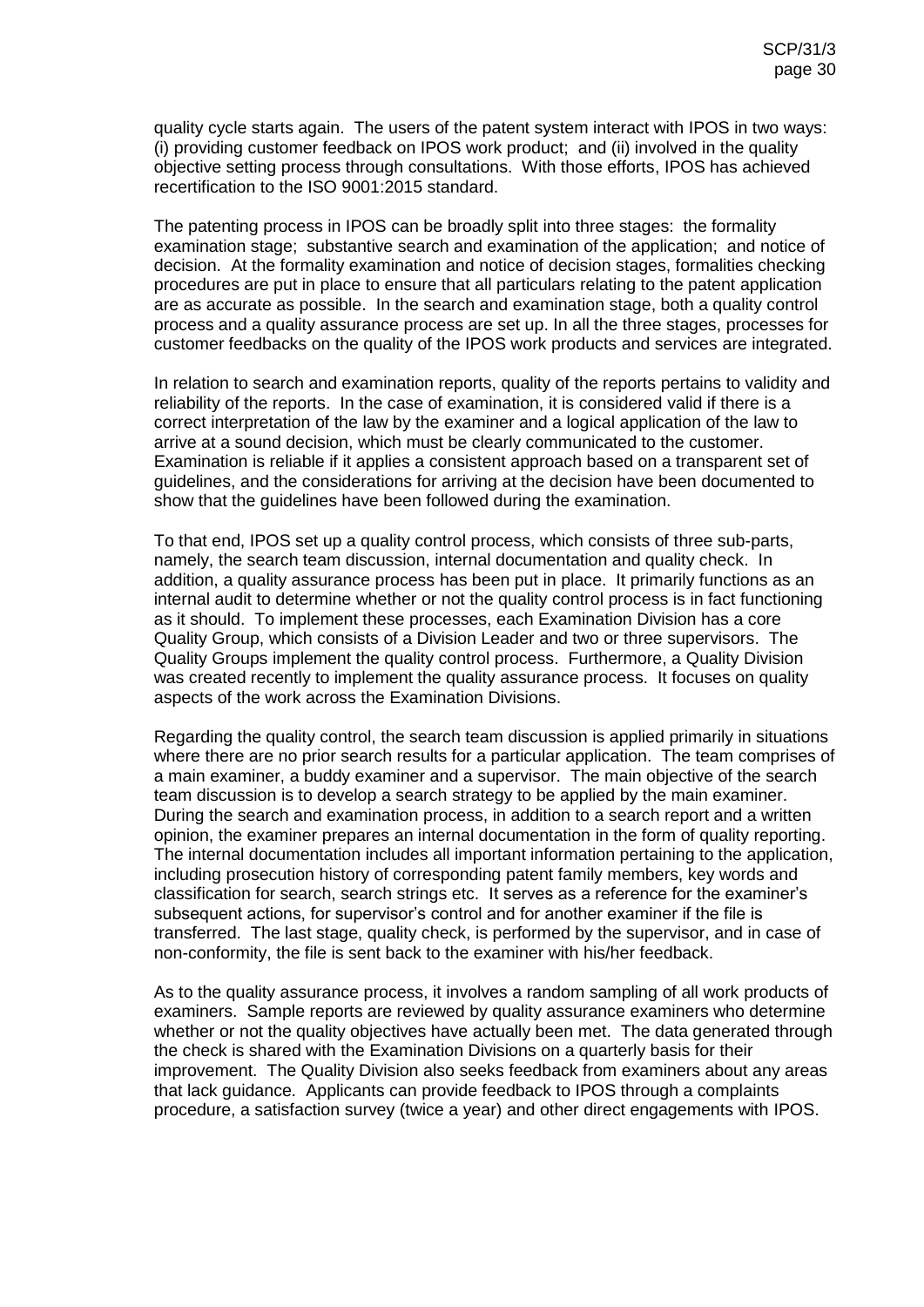The Examination Divisions use the information received from the Quality Division to assess their training needs, and to conduct the relevant training for the examiners. In addition, such information may allow them to determine whether any adjustments are needed to their quality checks during the quality control process. Furthermore, the Quality Division sends feedback to management on potential gaps in procedures identified through the quality assurance process. This would assist the management in considering whether any adjustments in policy or legislation are necessary.

## Quality management system in the JPO<sup>67</sup>

The JPO formulated Quality Policies as fundamental principles for the examination quality management of patent, design and trademark examinations. The Quality Policy on Patent Examination states that "Globally reliable patents of high quality are important for supporting smooth business expansion worldwide and promoting innovation".<sup>68</sup> Based on the Policy, the Quality Management Manual for Patent Examination (Quality Manual)<sup>69</sup> outlines the quality management system (QMS) implemented in the JPO, which has been revised and updated, as necessary. The Manual outlines the Plan-Do-Check-Act (PDCA) cycle for enhancing the quality of patent examination, describes various measures that are included in the PDCA cycle in all areas of patent examination, illustrates activities with external stakeholders to improve quality, and highlights international measures on examination quality. The JPO is working on the three pillars that involve various initiatives dealing with quality management of patent examination: (i) quality assurance; (ii) quality verification; and (iii) external evaluation on quality management.

In relation to the quality assurance, while patent examination is, in general, conducted by one examiner in charge, examiners are encouraged to consult with other examiners either in the same Examination Division or in another Examination Division. Through sharing of knowledge and expertise, it is expected that discrepancies among the examiners decisions would diminish and accuracy and timeliness of patent examination would improve. Each year, examiners must conduct the consultations in certain cases, for example, with respect to applications in the field of IoT. The quality check of examination reports prepared by examiners is conducted by the Director concerned. If there is any deficiency, the report is sent back to the examiner with the feedback from the Director.

As to the quality verification, after the quality check is done by Directors and before sending out the reports, a Quality Management Officer randomly selects some reports to control the quality (quality audit). The Quality Management Officer gives feedback to the Director of the respective Examination Division. The results of quality audit are thoroughly analyzed by the Quality Management Internal Committee and the Quality Management Office. To understand users' needs, the Quality Management Office conducts a user satisfaction survey on patent examination quality each year. Emails are sent to applicants and patent attorneys, and a high response rate of around 90% has been achieved. Questions related to the quality of the overall patent examination procedures as a whole as well as quality of the procedures on specific patent applications are covered by the survey. The Quality Management Office analyzes the survey results, and provides the feedback to the Examination Division, and takes initiatives to deal with the identified issues.

<sup>67</sup> <sup>67</sup> Presentation by the Delegation of Japan during the sharing session at SCP/29.

The Policy includes six mission statements: (i) We grant robust, broad and valuable patents; (ii) We meet wide-ranging needs and expectations; (iii) We all dedicate ourselves to improving quality, cooperating with concerned persons and parties; (iv) We contribute to improving the quality of patent examination globally; (v) We continually improve operations; (vi) We raise the knowledge and capabilities of our staff. https://www.jpo.go.jp/e/introduction/hinshitu/shinsa/tokkyo/shinsa\_policy.html.

<sup>69</sup> https://www.jpo.go.jp/e/introduction/hinshitu/shinsa/tokkyo/document/tokkyo\_manual/manual.pdf.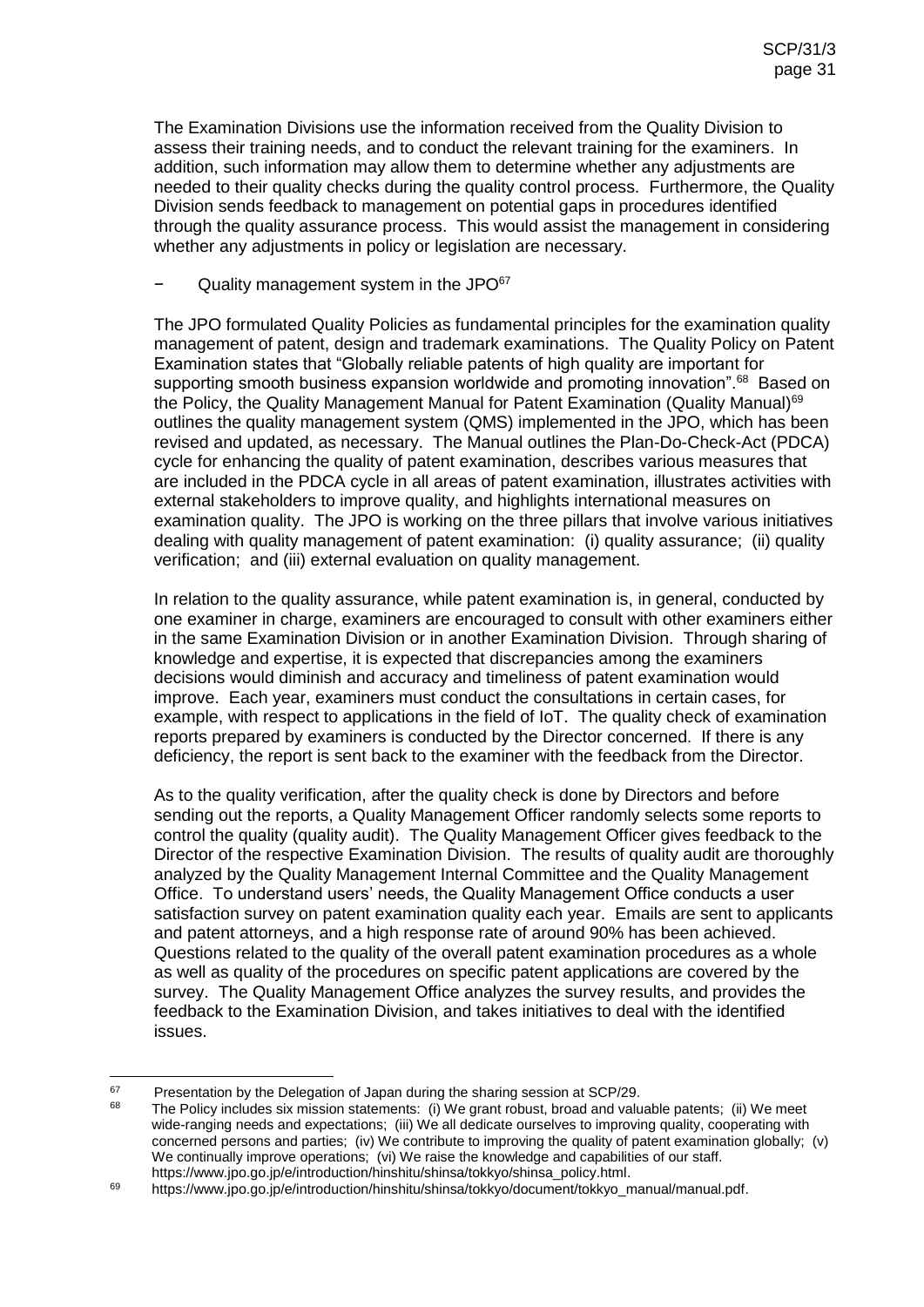Concerning the external evaluation on quality management, a "Subcommittee on Examination Quality Management", comprised of a wide range of external specialists, such as business and academic experts, was established in 2014 in order to obtain objective evaluation and recommendations on the quality management of patent examination. The Committee meetings are open to the public, upon request. A yearly report of the Committee is published in Japanese and English.

Quality check mechanism in the Industrial Property Office of the Czech Republic<sup>70</sup>

Throughout the patent grant procedures, the Industrial Property Office of the Czech Republic incorporates a quality check mechanism in delivering decisions of the Office. With respect to search reports and examination reports (first action), those prepared by junior examiners are checked by senior examiners, who will forward them to the Head of Section. The reports prepared by senior examiners are checked by the respective Head of Section. The final decision of patent grant/refusal of application is also checked in the same manner. With respect to third party observations, conclusion of the analysis by an examiner as to the relevance of the submitted information is checked by a senior examiner/Head of Section. In addition, the Director of Patent Department conducts a random check of selected patent files twice a year. The Quality Management System of the Industrial Property Office of the Czech Republic is ISO 9001:2015 certified.

− Cross-checking of examiners' work at the Hungarian Intellectual Property Office (HIPO)<sup>71</sup>

As one of the measures for ensuring quality, HIPO conducts randomized additional check of the work of selected examiners twice a year. Each time, one examiner is randomly selected from each of the four technology section, and his/her work is checked by the Head of another technology section with a closer technology area (for example, work of an examiner from the Chemistry and Biotechnology Section is checked by the Head of the Pharmaceutical and Agriculture Section). Five files are randomly selected from the pending cases of each examiner for cross-checking, that is, 40 files per year. The Heads of Sections notify the selected examiners one week in advance, but the selected files are only revealed on the day of the check. The criteria for the check are: (i) use of all relevant databases for prior art search and documentation of search strategy; (ii) reasoning of the first office action and completeness of the notification; (iii) whether, at any point, it was necessary to give the file back to the examiner for correction. This type of internal procedure, which contributes to quality of patent examination. has been carried out for more than 10 years in HIPO. It runs parallel to the routine checks within the Section concerned and the ISO audit (HIPO's patent grant process is ISO 9001:2008 certified).

56. From the number of examples indicated above, it is observed that patent offices seek international cooperation in order to optimize their various process components. For example, trainings for acquiring expertise and skills are carried out in cooperation with another patent office, or exchange of examiner are organized with other patent offices in order to understand the laws and practices of the other offices. Patent information and databases are shared with other patent offices to facilitate prior art search and examination, or prior art search and examination are conducted in cooperation with other offices. Both small and big offices stated

<sup>70</sup>  $70$  Presentation by the Delegation of the Czech Republic during the sharing session at SCP/29.

Presentation by the Delegation of Hungary during the sharing session at SCP/29.